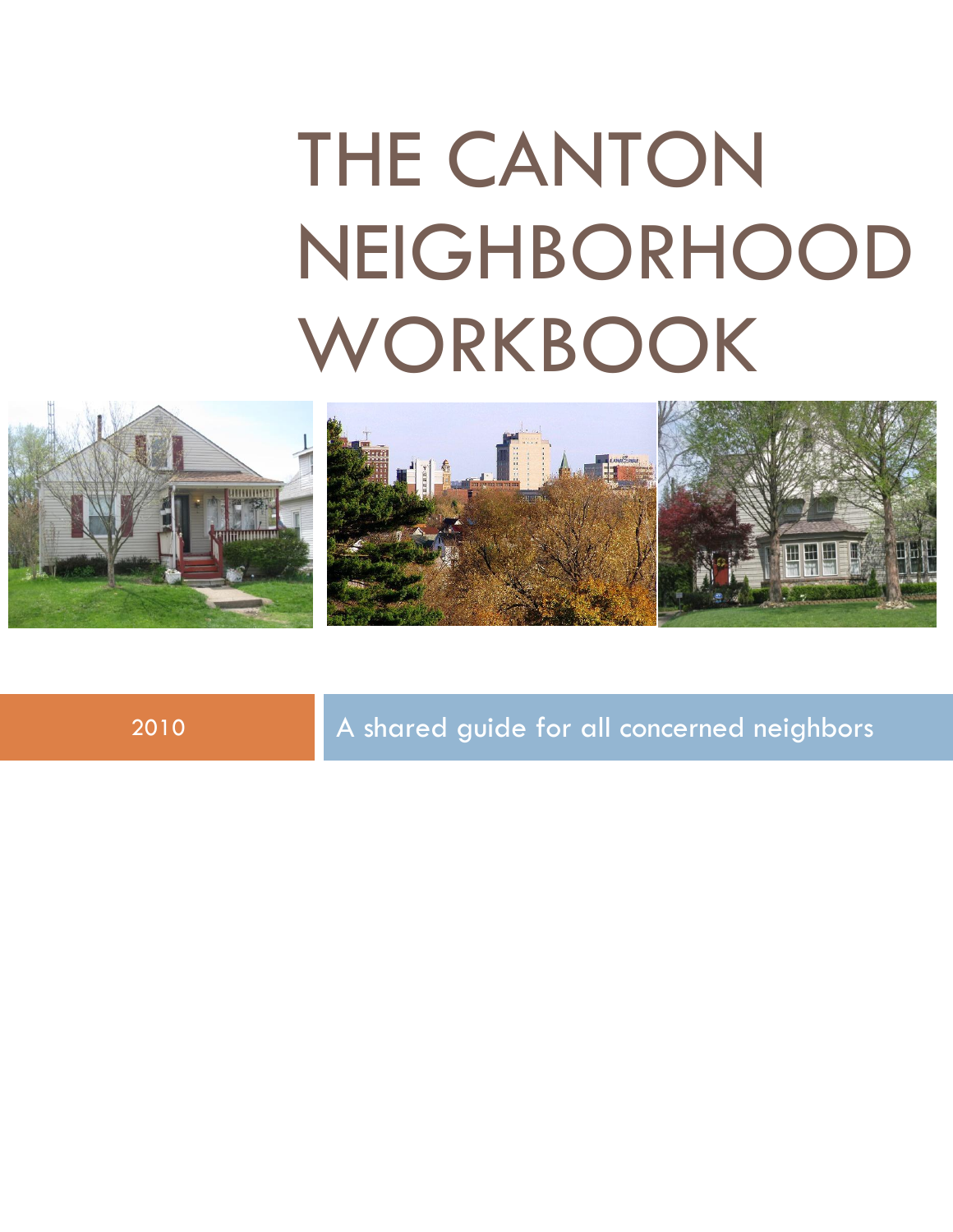# The Canton Neighborhood Workbook

#### **A S H A R E D W O R K B O O K F O R A L L C O N C E R N E D N E I G H B O R S**

# **INTRODUCTION**

Canton has dozens of distinct neighborhoods; each has a unique set of desirable features and each has a number of serious challenges in today's economy. The first group of workplans describes more than a dozen different neighborhoods and offers a range of suggested activities that should be considered by city leaders, residents, investors, and local funders. The intent of the workplans is to give some initial structure that can pave the way for ongoing redevelopment as part of a revitalized Canton. Obviously, such plans can't be detailed step-by-step formulas, but they can be useful guides to action.

As part of this process, certain themes and concepts ought to be understood by residents, whether or not their neighborhoods have been included in this first set of workplans. These techniques and actions apply to most neighborhoods and some of the suggestions could be used in every community. In each case, questions frame the issue. Then a discussion will illustrate possible actions and how those actions might apply in Canton.

To decide what to do in the neighborhoods, it is important to understand how Canton's neighborhoods were built the way they were, and how this can influence what can be done in the future. Following that discussion, questions will consider how language is shaping the neighborhoods, especially when their identities are so muddled. Other sections focus on how confidence affects the neighborhoods. Additional questions discuss what to do now in terms of demolition, engaging residents in the process of renewal, setting priorities, promoting neighborhoods, selling houses, setting higher standards of maintenance, and the roles of the various partners in this transformation.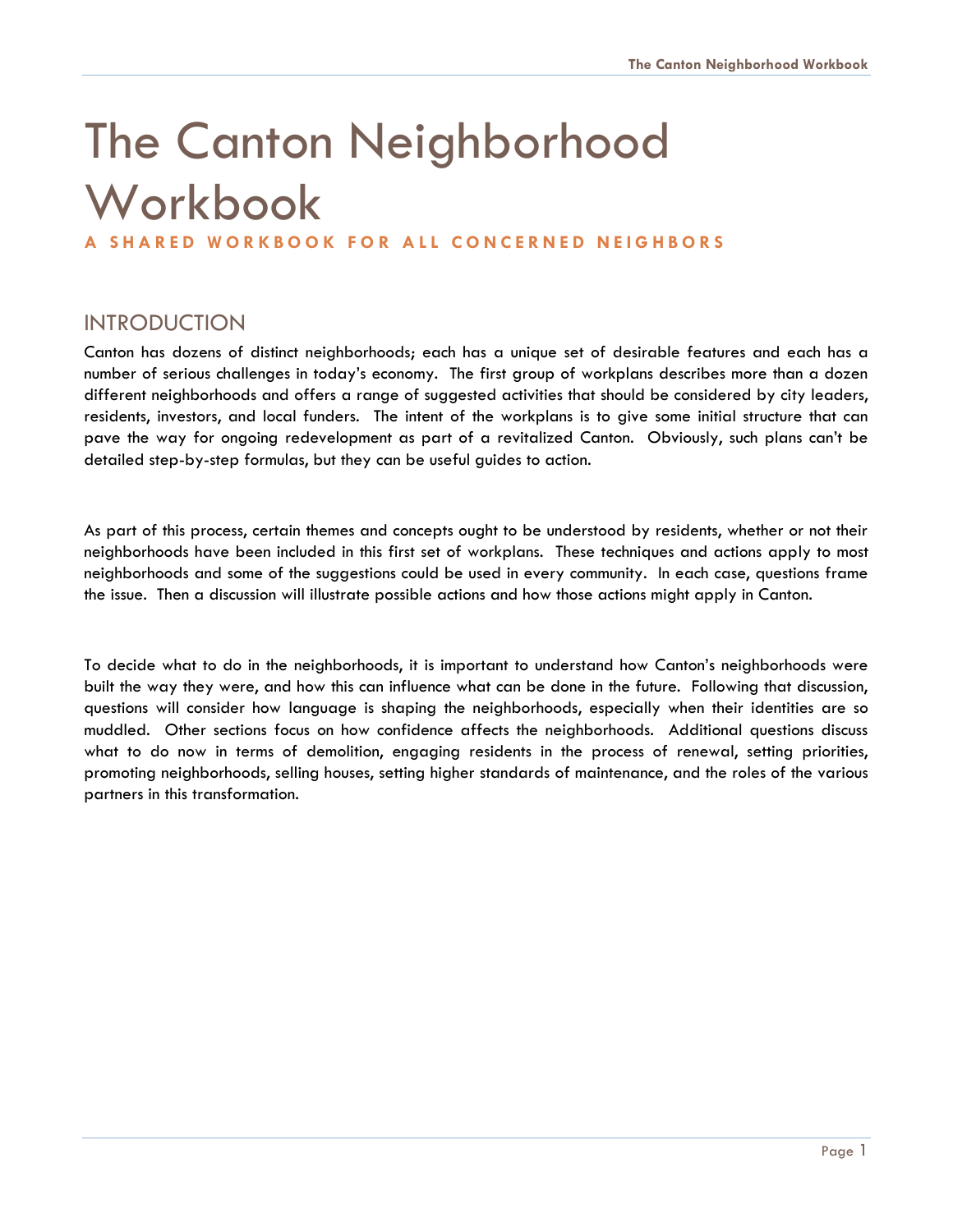# **QUESTIONS**

## **One Let's start with that first basic question: How did Canton's neighborhoods get built in the ways that they were?**

It should be remembered that Canton is really a miracle city. In l910, the population was only 50,217, but by 1930, that number had more than doubled to 104,906. In rough terms, that means that Canton added about 10,000 housing units in 20 years.



This scale of construction began when donkeys and horses carted lumber to the sites and when men dug trenches to install the sewer systems. It is incredible that such a level of construction took place and that public services such as water, sewers, and roads were constructed to handle the doubling of population. All this was accomplished in a city with dozens of languages and dialects among its immigrants from Europe, the South, and from the farms.

Building that many houses meant that new neighborhoods had to be laid out and old neighborhoods had to literally squeeze in more houses. Modest houses were built on tiny parcels on small streets usually designated as Courts, Lanes, or Places. Larger houses were constructed on main streets, but often with narrow frontages since there was little need for driveways. It was the streetcars that carried most passengers and foot power moved much of the population to the factories and the stores.

Many houses were constructed near Canton's factories. Most of these operated on 10-hour days, six days a week. Other houses were built on busy streets to provide easier access to transportation. Grocery stores were located at nearby corners to help housewives shop when most refrigeration was still provided by ice. Development decisions that might seem strange today were actually rationally based on convenience in the era before the extensive ownership of automobiles.

Most of Canton's neighborhoods served a range of income groups. Although a neighborhood like Summit might have some of the city's most important houses, it also had working income properties literally out the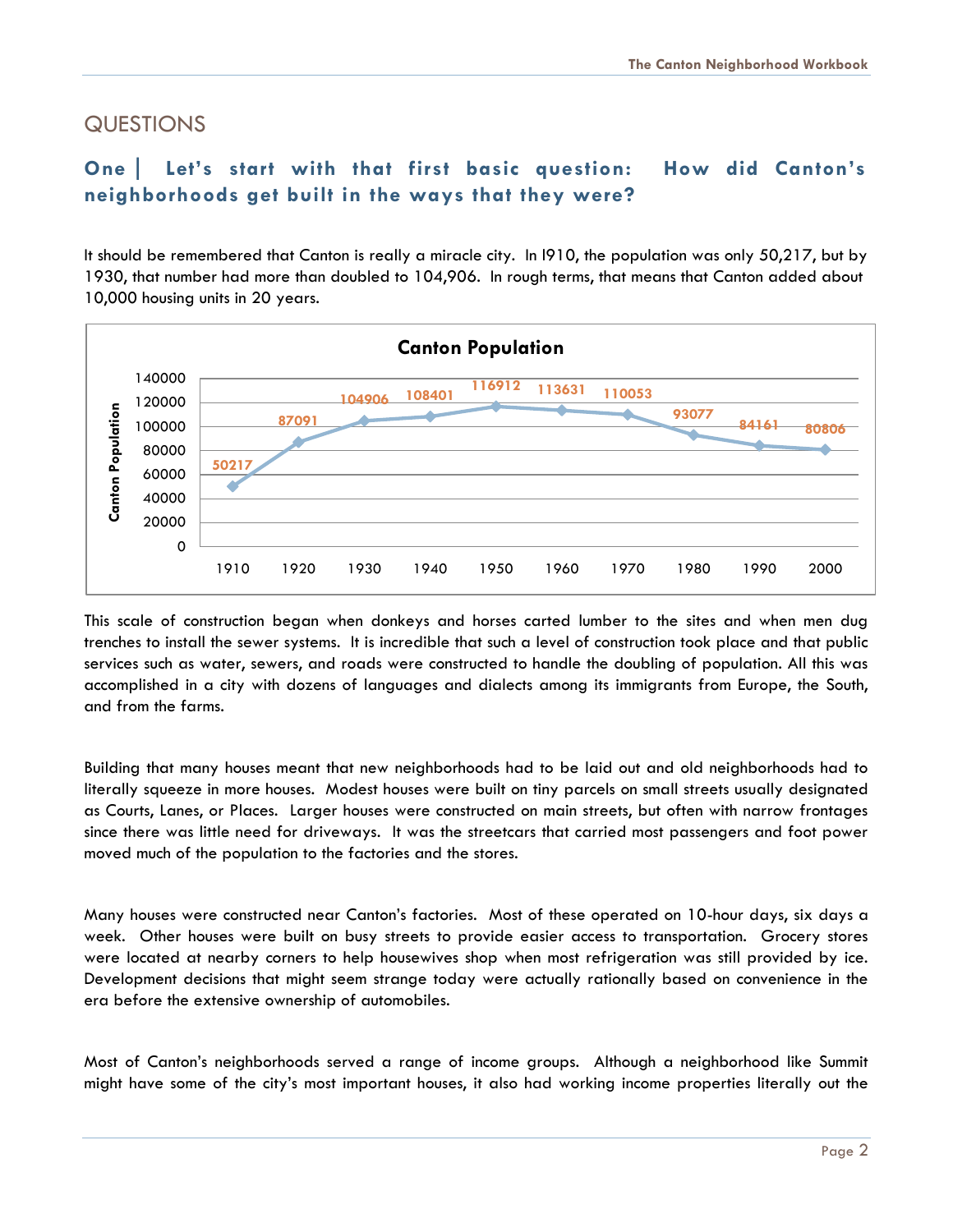back doors. While better houses were being built on 11<sup>th</sup> and 12<sup>th</sup> NW, apartment buildings were constructed on the next lot. Indeed, it wasn't until the 1930's that neighborhoods like Ridgewood and parts of West Park really began to create exclusive areas for specific income groups.

That segmentation was slowed by the Great Depression and World War II, but after the war, the advent of mass ownership of autos meant that subdivisions like McKinley Manor in Northeast Canton could be built in a few years with almost identical houses selling for a narrow range of prices. Apartments were built as separate complexes, and smaller houses were no longer shoehorned into tiny lots on narrow streets. Of course, this transformation was not consistent. Many old practices continued into the 1950's, but by then, the shape of the neighborhoods was pretty much fixed.

The 1950's also brought another dynamic: large-scale suburbanization. In fact, although the region continued to grow, Canton saw its population reach its peak in the 1950's. By 1960, the city census data already showed a population in decline. From the high in 1950 of nearly 117,000, the city has lost nearly 40,000 residents. Based on today's family sizes, that figure translates into roughly 13,000 units of housing. And since the city was built primarily as single-family houses, the result is thousands of vacant houses, many of which are still standing today.

Further, reduced demand for housing also caused a decline in the cost of housing. When there are too few buyers for the existing supply, prices go down. The Canton neighborhoods are no exception. Too much housing makes this one of the nation's most affordable housing markets. That distinction can be good news and bad news. Low prices mean that more people can own a home. Although it's a great opportunity, many of these buyers don't have the skills or resources to maintain older houses. Also, depressed prices reduce the costs of becoming a landlord; so many inexperienced landlords enter the field. Some landlords become investors by default because they can't sell a family's home for what they consider to be a reasonable price.

Another negative impact of very low prices is that people must be very careful how they improve their homes. High quality improvements are expensive and sometimes these costs can actually exceed what the house is going to sell for if the owner needs to market the home. As a result, homeowners often opt for only modest repairs so they don't tie up money that may never be recovered through sale. Even quality homes often receive only marginal improvements. When this happens, nearby property owners take note and minimize their exposure as well. Thereby, the cycle is reinforced.

All of this is compounded by the original construction that took place mostly in the early decades of the last century. From 1910 to 1920, Canton grew from 50,000 to 87,000. Still, based on the larger households back then, that level of growth required about 800 units built every year. Attention wasn't on flexible floor plans, good positioning on spacious lots, or energy efficiency. The goal was building hundreds of houses every year by a construction industry with scores of builders each completing a few houses. Canton today has inherited those houses and thousands of others that compete for qualified homebuyers or good investor owners.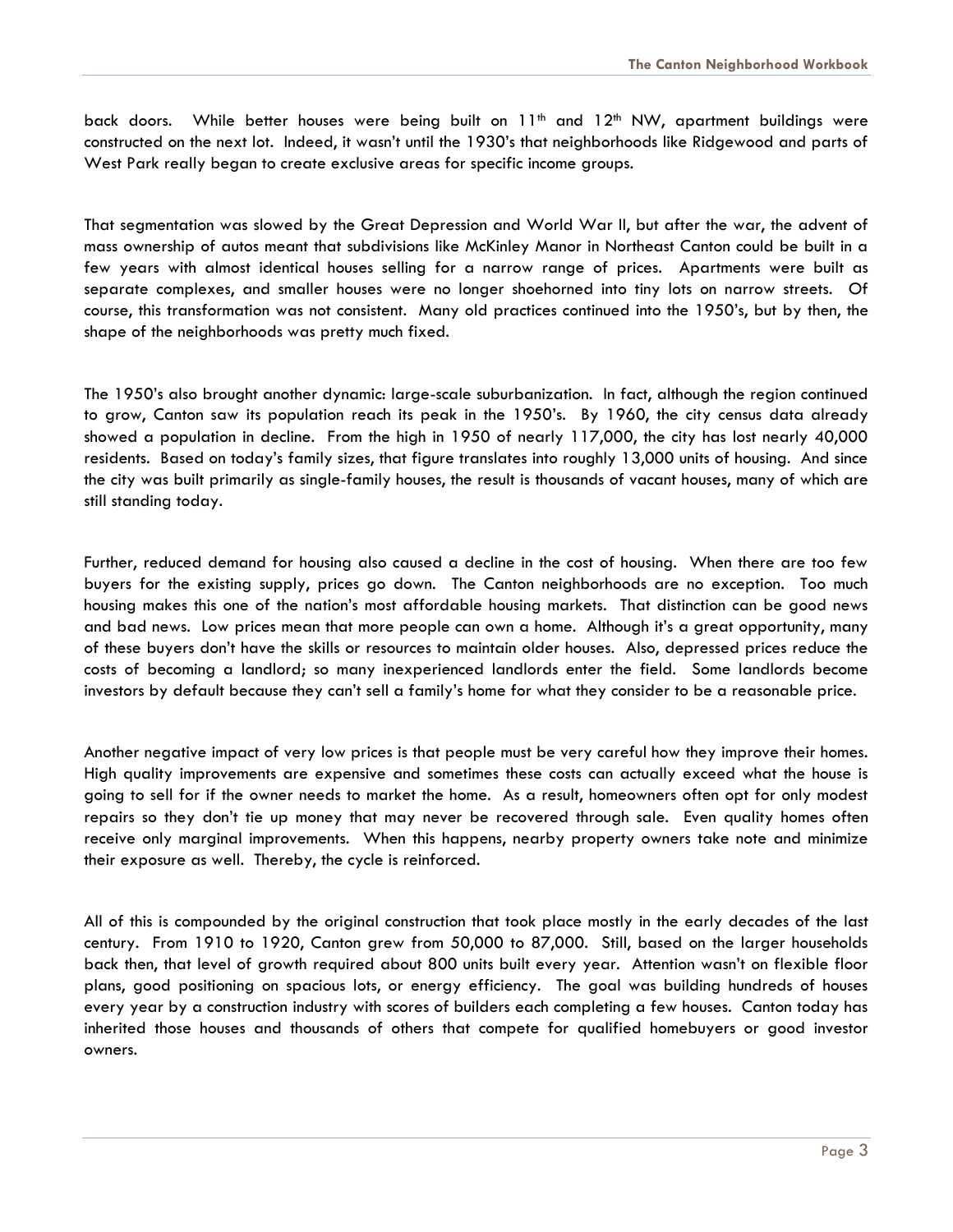Making sense of a fifty to one-hundred-year-old legacy is the core challenge facing Canton. Everyone must be realistic about the neighborhoods and homes that were built and how those conditions impact the future of the city.

**TO THE RESIDENTS: DO YOU KNOW THE HISTORY OF YOUR NEIGHBORHOOD? HOW DO YOU THINK ITS HISTORY IS SHAPING THE COMMUNITY'S SUCCESSES AND CHALLENGES TODAY?**

**TO THE CITY LEADERS, CITY STAFF, AND FUNDERS: ARE YOU ENCOURAGING THE SCHOOLS, HISTORIC GROUPS, AND OTHERS TO COMMUNICATE THE HISTORIES OF THE CITY AND OF THE NEIGHBORHOODS? WITHOUT SUCH ENCOURAGEMENT, THIS IMPORTANT TASK CAN EASILY BE OVERLOOKED AND THE REASONS FOR TODAY'S PROBLEMS WILL LIKELY BE MISUNDERSTOOD.**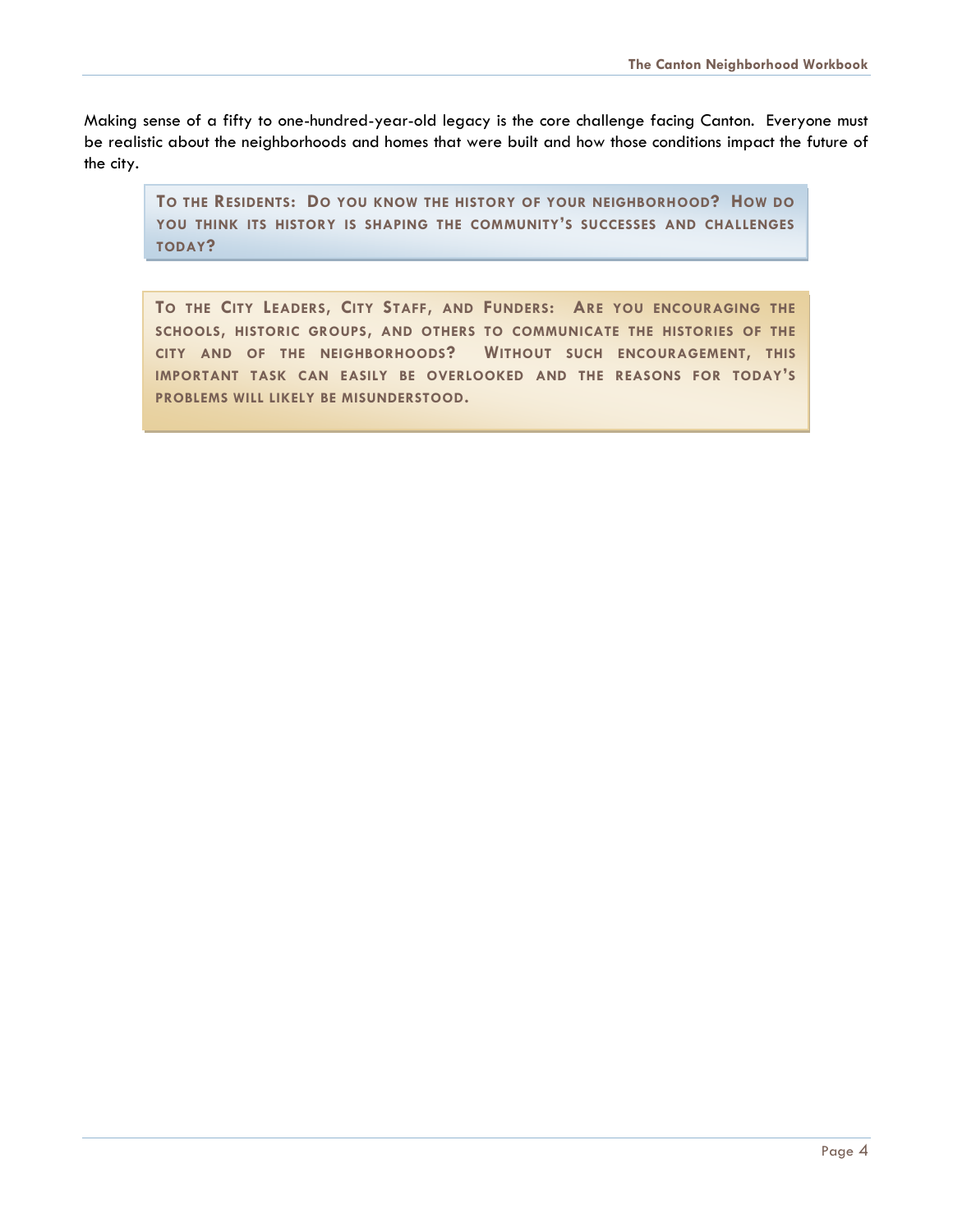# **Two With an understanding of the ways neighborhoods developed, how should Canton's neighborhoods be described and identified to promote renewal?**

First, let's talk about neighborhood names. These are important shortcuts to quickly identifying places. There are no successful neighborhoods in America that don't have well-known identities or specific names. Identity is a powerful tool for stability.

In Canton, most areas are labeled with general names (Northeast, Southeast, etc.). A few neighborhoods are known by specific names such as Fairgrounds, West Park, or Crystal Park, but many neighborhoods are just called by the names of local public schools.

While this has served in the past, many of the schools have now closed or their boundaries have changed so much that the communities they serve don't match the neighborhood names. This produces muddled identities. Without easily recognized names, most areas are easily overlooked or lumped together in ways that don't help them.

Consider some examples. Where is the Wells neighborhood? If you are relatively new to Canton, you probably don't remember Wells School, so you might call the area Southwest. But how does this term differentiate the area from blocks around Aultman Hospital? Where is the Lehman neighborhood and how far does it extend from the closed campus? And do people actually identify with a boarded building or do they refer to the street they live on?

National experience tells us that you can't promote your neighborhood as a place of choice if it doesn't have a name and people can't find it. Don't try to sell toothpaste in unmarked tubes and don't expect everyone to buy cereal in white boxes. Competition for good buyers and good renters means having a name that tells people who and where you are and might even give a hint as to what makes the place special.

Beyond names, other language creates expectations. If the focus of a community is crime watching, don't be surprised if people believe there is a crime problem. If an area is described in terms of its neighborliness, it is usually assumed that crime isn't a problem. Recognizing this, many cities avoid terms such as "crime watch" and instead talk about their "good neighbors" programs.

The first steps in neighborhood renewal are straightforward. Decide where the neighborhood is, what it is called, and how you want people to describe it. For example, we could say that Lathrop is an area of southeast Canton. Or we could describe Lathrop as a modest, very livable small historic neighborhood in the southeast. We could then augment the description by explaining that it is more like a village than an urban neighborhood, even though it is only a half dozen blocks from downtown. Its boundaries are well defined by highways, streets, railroad tracks, and a branch of the Nimishillen Creek. The community largely consists of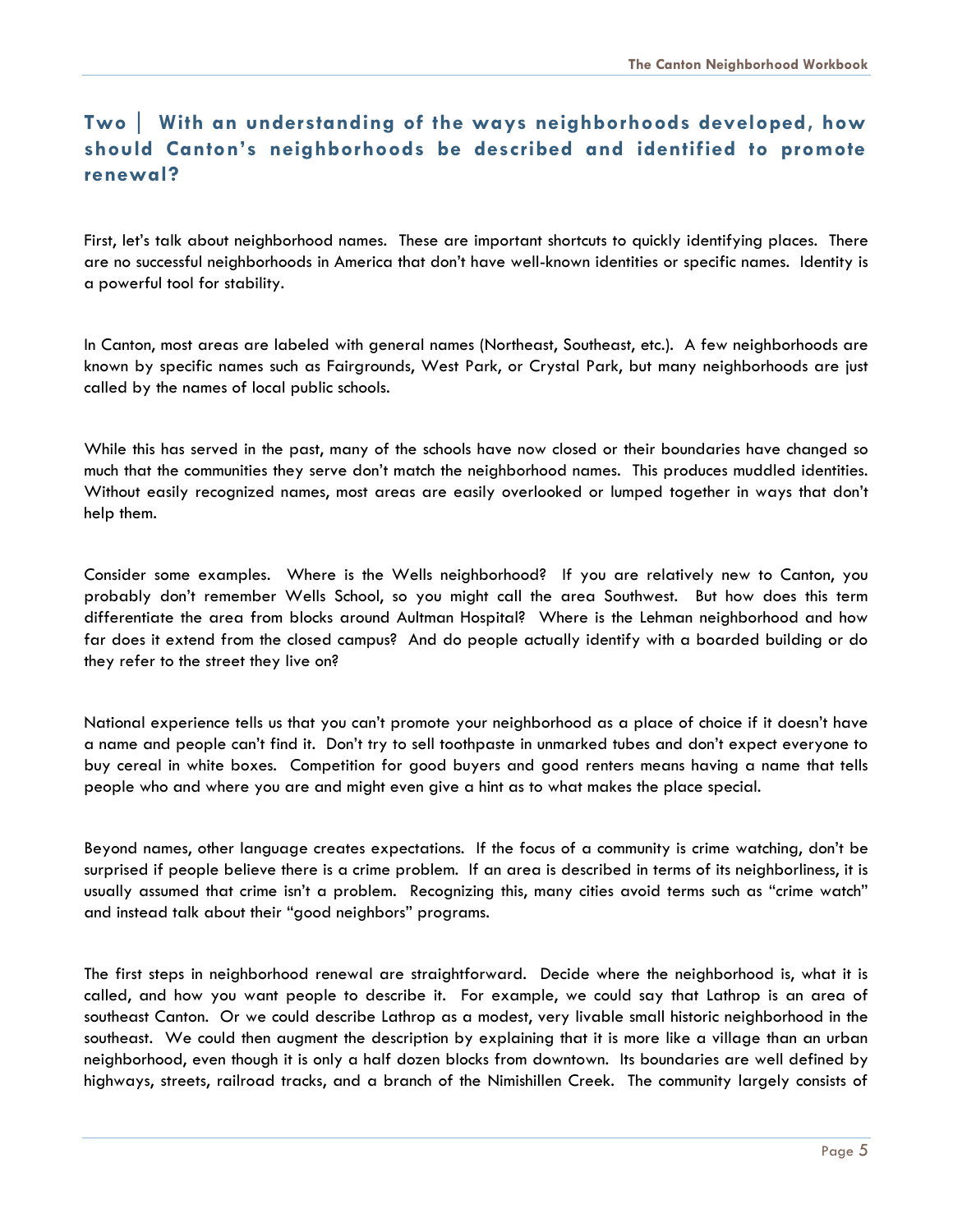small houses on quiet streets. Due to years of investments by long-term residents and by dozens of new Habitat homebuyers, the neighborhood has become a community of homeowners. This added information gives life and importance to Lathrop. When people hear the name Lathrop, we want them to hear Lathrop: the Historic Village in the City.

Therefore, if we are to start the process of neighborhood renewal in Canton, it is critical that we use the names, boundaries, and language that position the various communities as special places where people are choosing to live.

**TO THE RESIDENTS: DOES YOUR NEIGHBORHOOD HAVE BOUNDARIES, A NAME, AND A SET OF DESCRIPTIVE TERMS THAT HELP POSITION THE NEIGHBORHOOD FOR RENEWAL? HAVE THE NEIGHBORS AND THE NEIGHBORHOOD ASSOCIATION REALLY THOUGHT THIS THROUGH AND CONSIDERED THE LONG-TERM FUTURE FOR THE NEIGHBORHOOD AND HOW IT CAN BE NAMED AND DESCRIBED TO ACHIEVE SUCCESS?**

**TO THE CITY LEADERS, CITY STAFF, AND FUNDERS: ARE YOUR PROGRAMS SET UP TO ENCOURAGE COMMUNITIES TO PROMOTE POSITIVE IDENTITIES OR DO YOU FOCUS MOSTLY ON PROBLEM SOLVING OR GRANT COMPLIANCE ISSUES? ARE YOU ASKING THE RIGHT QUESTIONS ABOUT LANGUAGE AND CONFIDENCE? ARE PUBLIC AND PHILANTHROPIC FUNDERS WORKING TOGETHER WITH EACH OTHER AND IN PARTNERSHIP WITH THE RESIDENTS?**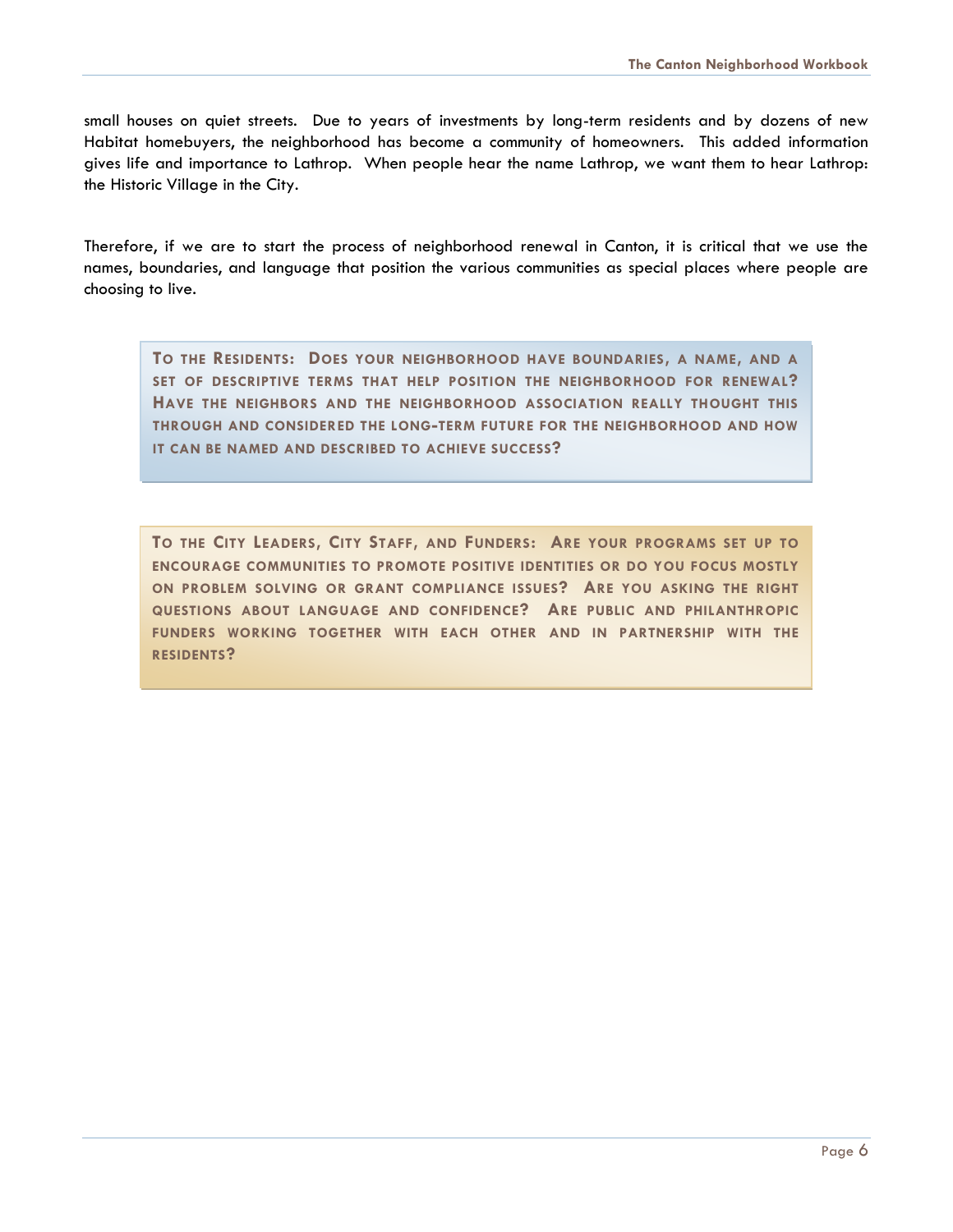Page 7

# **Three Since it is so important for our communities to have positive images, what can we do to promote our neighborhoods as great places to live?**

You have already taken the first step by considering your neighborhood as a great place to live. So now, on paper, you should write a realistic list of its assets and an honest list of its challenges. Notice that you should start with what is working successfully and avoid the usual pattern of focusing first on problems.

Even in the most modest neighborhood, there will be wonderful examples of what is special about living there. Do people pay attention to the senior who lives alone? Does one neighbor always help by mowing the grass of the single parent next door? Is there a tradition of welcoming new neighbors? Do people still lend tools or even help each other on projects? In winter, do people help each other get traction on snowy streets? All of these are examples of a neighborly neighborhood, which is one of the most sought after features when people are looking for places to live.

Now let's look at the area and the properties. Does the neighborhood have small, easily managed houses? For many, that is a plus. Or does the community have well-built, large houses of architectural significance? There are many people seeking those choices. How about large yards with magnificent old trees? Convenient alleys? An outstanding school? Unique businesses? The list goes on. The point is that you need to create the list and remember that there are other places that don't offer those amenities, so your neighborhood has a competitive advantage.

Of course, it is equally important to be honest about what is not working. Is the main street in terrible need of repair? How many houses are abandoned? Is there a business that attracts undesirable customers? Does a local factory create noise and truck traffic? Some of these issues can be addressed or minimized; other socalled problems are just part of being part of an active community. The challenge is to minimize those negative aspects that can't be changed and to improve those that can.

At the same time, all of the communities, language, messages, and promotional materials must focus on why the neighborhood is a place of choice. That is perhaps the hardest step for residents to take; it is easy to spotlight what is wrong. It is just plain hard to "toot your own horn", but in the case of competitive neighborhoods, if you don't, no one else will.

**TO THE RESIDENTS: HAVE THE NEIGHBORS COME TOGETHER TO CATALOGUE THE STRENGTHS AND WEAKNESSES OF THE NEIGHBORHOOD SO THAT YOU CAN SHAPE ITS TRANSFORMATION?**

**TO THE CITY LEADERS, CITY STAFF, AND FUNDERS: ARE YOU CONTRIBUTING TO THE NEGATIVE APPROACH TO NEIGHBORHOOD CHANGE? IF RESIDENT COMPLAINTS ARE WHAT TRIGGER ACTION, THEN THEY WILL COMPLAIN. IF RESIDENTS PROPOSE PROACTIVE, COORDINATED WORK FOR NEIGHBORHOOD CHANGE, PUBLIC AND PHILANTHROPIC SUPPORT SHOULD BE STRONGLY CONSIDERED.**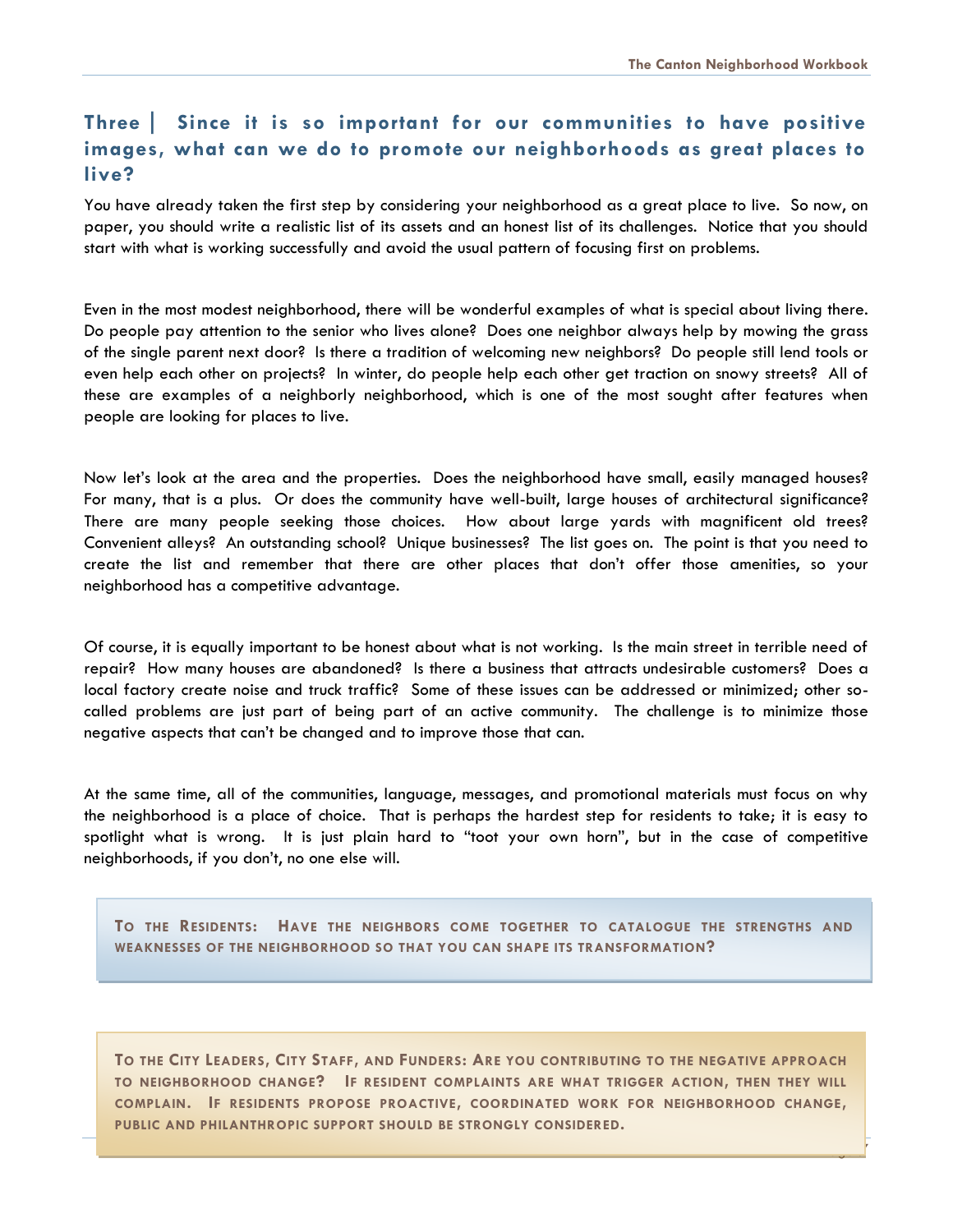# **Four Okay, if we are willing to tell our story in positive language, how do we go about attracting good neighbors to buy or rent in our neighborhood?**

Let's look at this in two parts. First, examine how the positive message about the neighborhood can be communicated. Second, consider more specifically how to market to your target buyers, renters, and others. In both cases, we should pay attention to two different audiences. First, there is the *internal audience*, meaning those people who already live or work in the neighborhood. Then there is the *external audience*, meaning the citizens of Canton including the elected officials, funders, and just everyday people that might know a little but not much about the neighborhood.

Once the neighborhood has determined what sort of message, themes, words, and branding should be communicated, it will be necessary to present those ideas to a larger audience, perhaps elsewhere in the neighborhood, in Canton, or even in the region. An additional goal might be to educate and influence political leaders, lenders, developers, or funders. It takes a well-thought-out strategy to communicate the key ideas to the specific audiences.

Good public communication and outreach first considers the messages to be conveyed in the neighborhood. Although they can be tailored to specific internal audiences, the total plan should cross lines of age, race, ethnicity, income, language, etc. The messages should present consistent images of sociability, fun, and neighborliness. The forums could include:

- Meetings to link blocks and tie the neighborhood together
- Local communication mechanisms and sites such as signs in the corner store or a regular neighborhood flyer
- Banners, placards, yard signs, and other tools with specific messages
- Presentations to community groups, churches, and schools, and other local public forums

In terms of the external audience, there should be clarity about the specific groups or individuals that ought to hear the message and what is expected from the communication plan. Again, the images and language should be positive and upbeat, but this audience is usually much less informed about your particular neighborhood so the presentation formats are usually more formal. They include:

- **Press tours and information programs**
- $\checkmark$  Specific programs for supporters and government officials
- Ad campaigns
- Broadcast "talk" shows
- Joint presentations with partner neighborhoods

Once these broader messages are being presented within the neighborhood and to the larger community, it is important to then focus on more specific actions. It is especially critical to speak to homeowners, homebuyers, and renters since it is their decisions that demonstrate confidence in the neighborhood. The primary group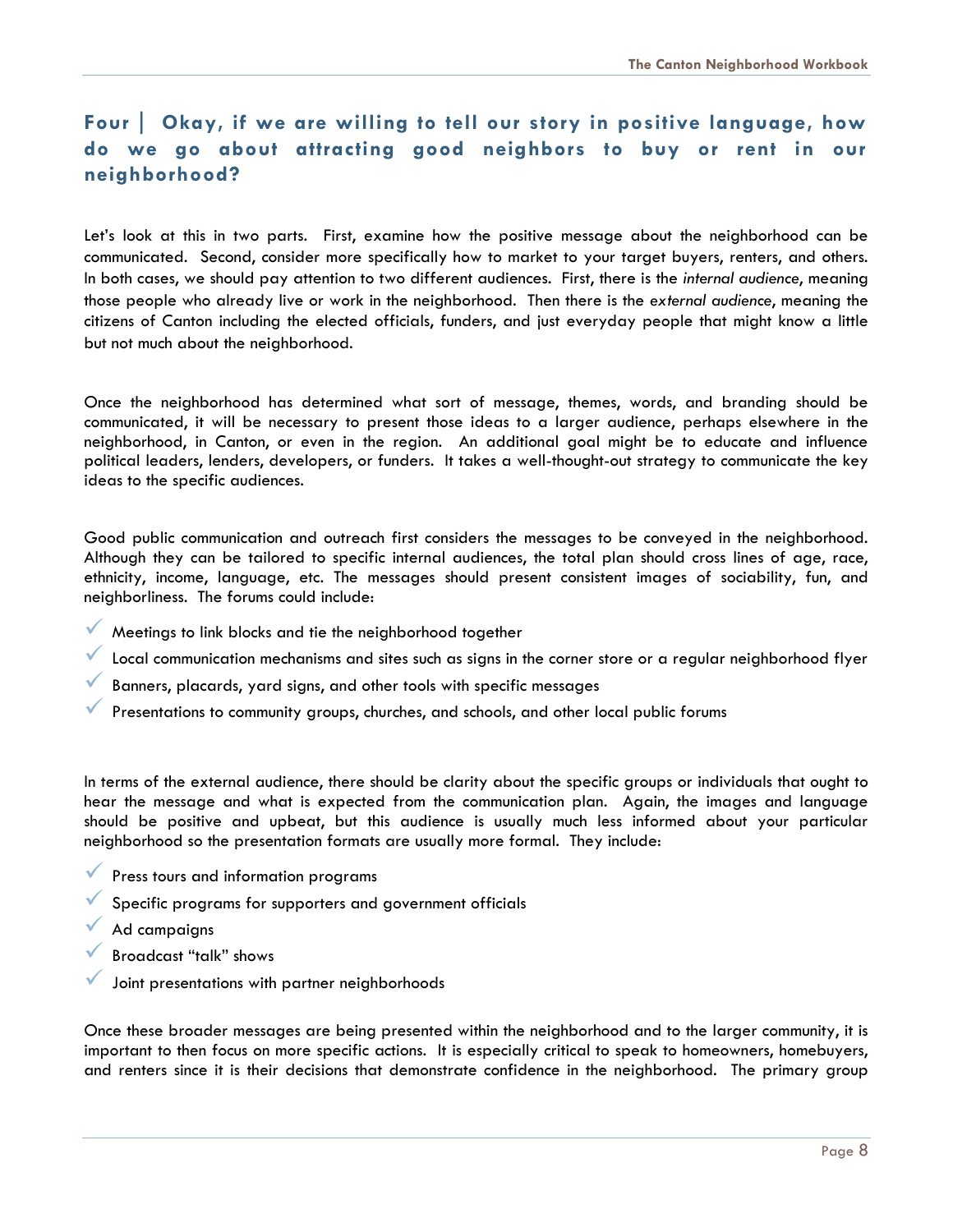that must be reached is your neighbors – owners, renters, local business leaders, teachers, etc. In this world of constant communication, don't undervalue the impact of word-of-mouth.

When people speak highly of a place – a store, restaurant, school, etc. – we listen and usually give credence to the statements. And if we hear negative descriptions from those most informed, we tend to believe those words. So, once we start marketing our neighborhoods as good choices, others will tend to mimic those same words and phrases. "Oh, it is neighborly." Or, "It is probably the best housing value in town. It has beautiful houses and such magnificent trees!" When our neighbors begin to talk about their homes and their neighborhoods with phrases like that, our marketing task is much easier.

If the neighbors speak more highly of the neighborhood, it is likely that property owners will be more willing to invest in repairs to properties. When homeowners and landlords improve their properties, the positive message internally and externally is reinforced.

From this process of communicating with neighbors, your marketing messages to others will become clearer. Ask yourself, "Do I need to focus on a specific part of the neighborhood or a particular kind of house?" Or ask, "How do I reach buyers or renters who are able to fix up older units, or households that are able to pay extra for quality houses and apartments?" Our neighborhood, especially its residents and its houses, is the product we have to market, so our job is to match our product to the target customers. When we see an obstacle, such as the wrong kind of loan packages or too few renovated houses, we can negotiate with the city, with lenders, and with developers to make it easier for people to choose our neighborhood.

**TO THE RESIDENTS: DO YOU HAVE A COMMUNICATION PLAN FOR YOUR NEIGHBORHOOD? IS THE PLAN FOCUSED BOTH ON CURRENT RESIDENTS AND ON PEOPLE FROM GREATER CANTON? ARE CURRENT RESIDENTS WILLING TO INVEST TO SHOW THEIR CONFIDENCE? HAVE YOU DETERMINED WHICH SPECIFIC PROPERTIES ARE MOST IMPORTANT TO MARKET? DO YOU KNOW WHAT IT WILL TAKE TO INCREASE SALES TO HOMEBUYERS AND TO WELL-QUALIFIED INVESTORS? DO YOU HAVE PLANS TO ATTRACT STRONGER RENTERS?**

**TO THE CITY LEADERS, CITY STAFF AND FUNDERS: IF NEIGHBORHOODS DEVELOP MARKETING PLANS, ARE THE CITY SYSTEMS AND STAFF SET UP TO REINFORCE THOSE EFFORTS? CAN THE CITY QUICKLY DEMOLISH A KEY ABANDONED PROPERTY? IS THE CITY ABLE TO INSTITUTE A TARGETED EXTERIOR CODE COMPLIANCE EFFORT? TO REINFORCE NEIGHBORHOOD PROMOTIONAL EFFORTS, WILL THE CITY GOVERNMENT MAKE AVAILABLE ITS COMMUNICATION SYSTEMS TO ASSIST IN NEIGHBORHOOD PROMOTIONS? AS FUNDERS, WILL THE PHILANTHROPIC COMMUNITY HELP INSTALL NEIGHBORHOOD ENTRY SIGNS, ASSIST IN NEGOTIATING AND FUNDING BETTER LOAN PACKAGES, OR PROVIDE PROFESSIONAL SERVICES TO SUPPORT QUALITY MARKETING?**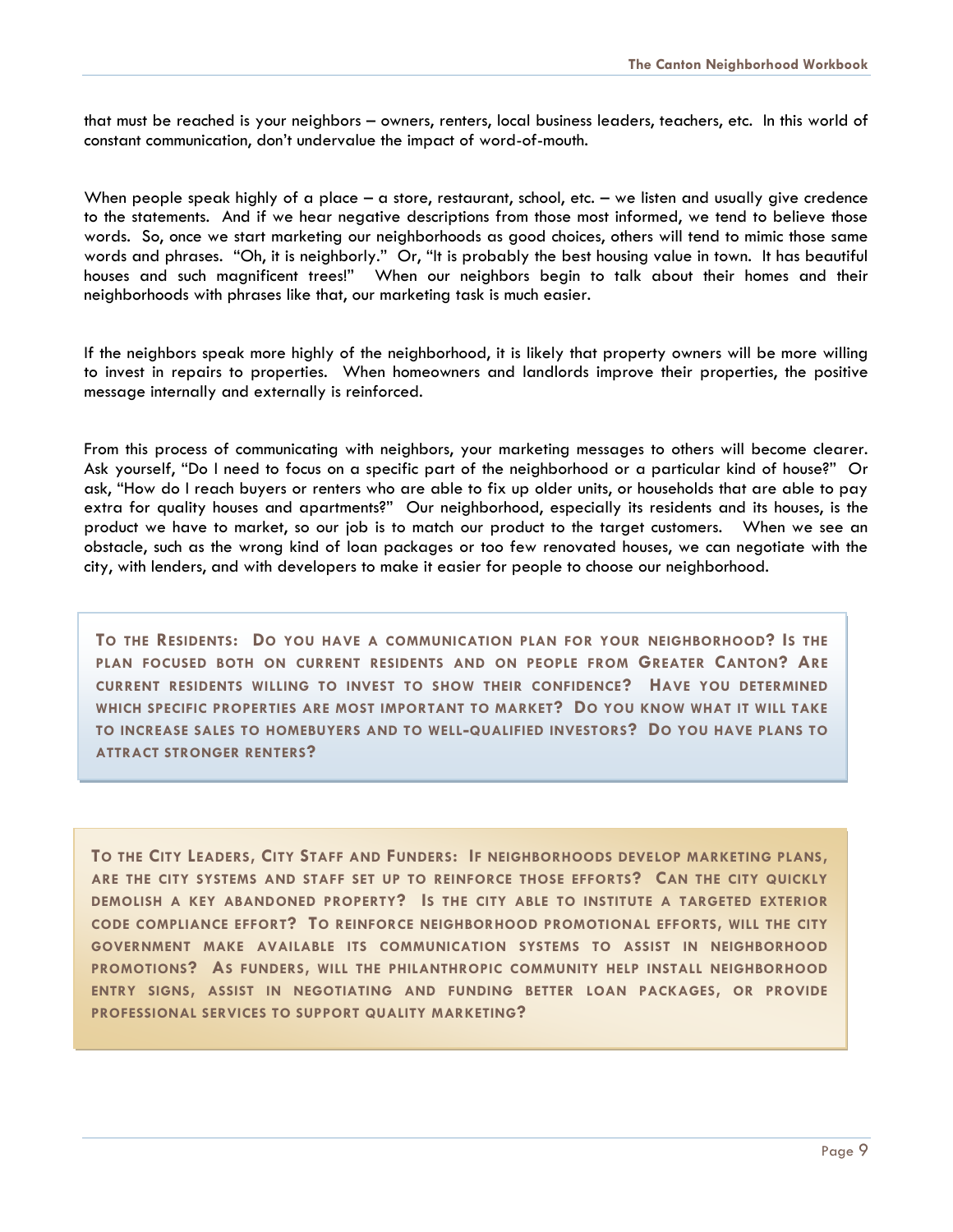#### **Five In Canton's renewal, what should be the role of house demolition?**

While there may be a concerted effort to be proactive about the neighborhoods, the language used, their identities, and how people work together, there is still a reality. Canton's housing market is weak and the most visible sign of that is the abundance of boarded, abandoned houses.

Canton has too many houses to serve its population and too many of the vacant houses will never again be used. They were usually built to low standards of energy efficiency and are often structurally unsound. They may have lead and asbestos contamination and have inconvenient floor plans. Some simply cost too much to ever compete with the thousands of quality houses that are regularly available for purchase in the Canton area.

Over the next decade, Canton will need to remove thousands of current and future abandoned houses. Unfortunately, the resources to complete this work are very limited and might not always be available. While the city government will continue to work aggressively to raise more resources and to bill responsible parties whenever possible, the reality is that too little money and too many houses means there must be a plan for determining priorities for demolition.

What follows is a set of suggested priority criteria. Those properties that meet one or more of these criteria should be removed sooner. They are as follows:

#### $\checkmark$  The structure presents an immediate risk to health and safety.

*EXAMPLE: A VACANT PROPERTY HAS BEGUN TO FAIL STRUCTURALLY TO THE POINT THAT THERE IS SERIOUS CONCERN THAT ALL OR PART OF THE BUILDING MIGHT FALL, ESPECIALLY WITH A HEAVY SNOW LOAD.*

The structure is in close proximity to a school, community center, day care facility, or other sites that attract children.

*EXAMPLE: ACROSS AN ELEMENTARY SCHOOL, THREE ABANDONED PROPERTIES HAVE BECOME A SITE FOR CHILDREN TO PLAY AFTER SCHOOL HOURS.*

 The structure is on a lot that has a qualified sponsor willing to own or to manage the vacant lot over the long term.

*EXAMPLE: TWO PROPERTY OWNERS HAVE REQUESTED THAT AN ABANDONED BUILDING BE DEMOLISHED AND HAVE AGREED TO HAVE THE LOT SUBDIVIDED, WITH EACH PART ATTACHED TO EACH OWNER'S DEED AS PART OF THE TAX ROLLS.*

#### The structure is linked to a community initiative.

*EXAMPLE: A BLOCK GROUP OF RESIDENTS DOES AN ANNUAL CLEAN-UP AND COMMUNITY PICNIC AND THE MEMBERS HAVE WRITTEN AN AGREEMENT TO CLEAN THE LOT PERIODICALLY AND USE IT FOR THE ANNUAL EVENT.*

The structure is the only abandoned property on an otherwise stable block.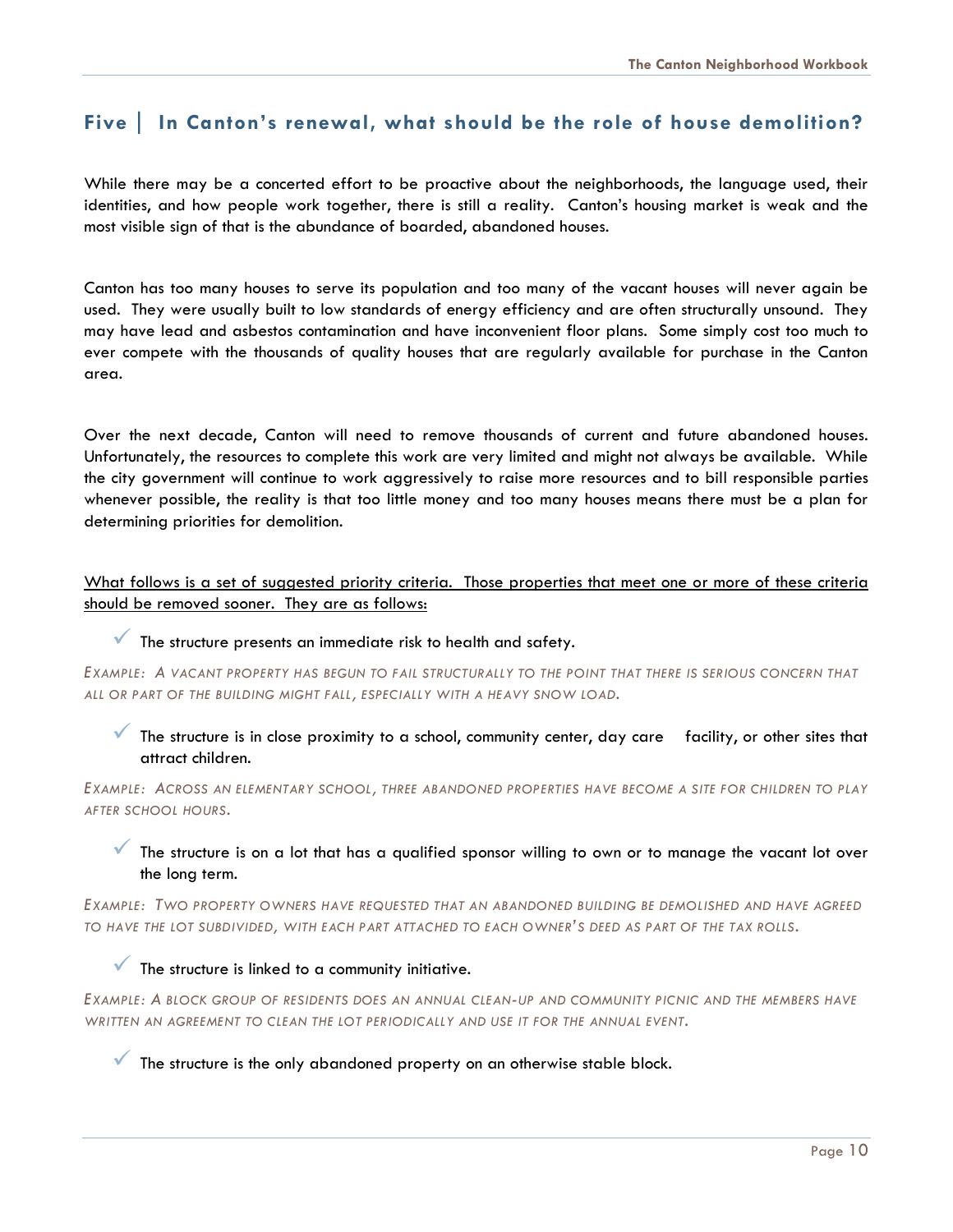*EXAMPLE: A NUMBER OF LONG-TERM HOMEOWNERS AND CONSCIENTIOUS LANDLORDS HAVE COME TOGETHER TO REQUEST THAT A SINGLE ABANDONED PROPERTY BE REMOVED IN ORDER TO REBUILD INVESTMENT CONFIDENCE.*

#### The structure is on an important gateway street or in a highly visible location.

*EXAMPLE: THE PRIMARY WAY INTO OR OUT OF A NEIGHBORHOOD IS A MAJOR CORNER WITH AN ABANDONED PROPERTY BLIGHTING THE WHOLE AREA.*

#### The structure is one of a number of crowded structures on a single block.

*EXAMPLE: THE STRUCTURE IS LOCATED ON A BLOCK THAT WAS ORIGINALLY BUILT WITH HIGH DENSITY. DEMOLITION WILL ALLOW THE BLOCK TO APPEAR MORE OPEN AND SAFER.*

In a very few cases, certain vacant houses are integral to the heritage of the city and, therefore, should be saved. However, in most situations, the houses have simply outlived their usefulness and need to be removed so they don't undermine efforts to maintain and improve surrounding homes. Abandoned buildings inflict an enormous cost on nearby property owners. Home values are further depressed, there is a reduced sense of safety, and there is a significant impact on the confidence needed for reinvestment.

For those of you who are acquainted with the many larger, older homes in the Summit neighborhoods, you know the profound impact these houses are having on efforts to renew that community. That same impact occurs in the blocks south of 15th Street NW between Cleveland and Walnut. This is a neighborhood of beautiful homes and hardworking homeowners, who see their homes undermined by abandoned properties such as those on Woodland Avenue NW.

If you have seen the many smaller vacant houses in the southwest area of Canton near the closed Wells school, you know that those abandoned houses are not only quite old, but usually weren't built as quality housing.

If you have visited the smaller interior streets in Crystal Park, you know that the abandoned properties built on tiny lots and located on narrow streets have a significant negative impact on properties all around them.

In almost every case, an abandoned property disheartens the people who must live near it. It distresses people from around Canton who see a constant reminder that the city is not recovering from its fifty-year decline. Beyond the financial impact, the emotional cost of abandoned houses is enormous.

Of course, the cost of removal is very high, so not every house can be addressed immediately. Canton city government has done an excellent job of keeping the cost of demolition low, but there are still resource limits. Therefore, the city government needs to set its priorities and consult with local residents regarding particular properties. The process should be open and fair, but it must happen as often as possible, especially on highly visible streets and on blocks where the property owners are keeping their houses in good repair.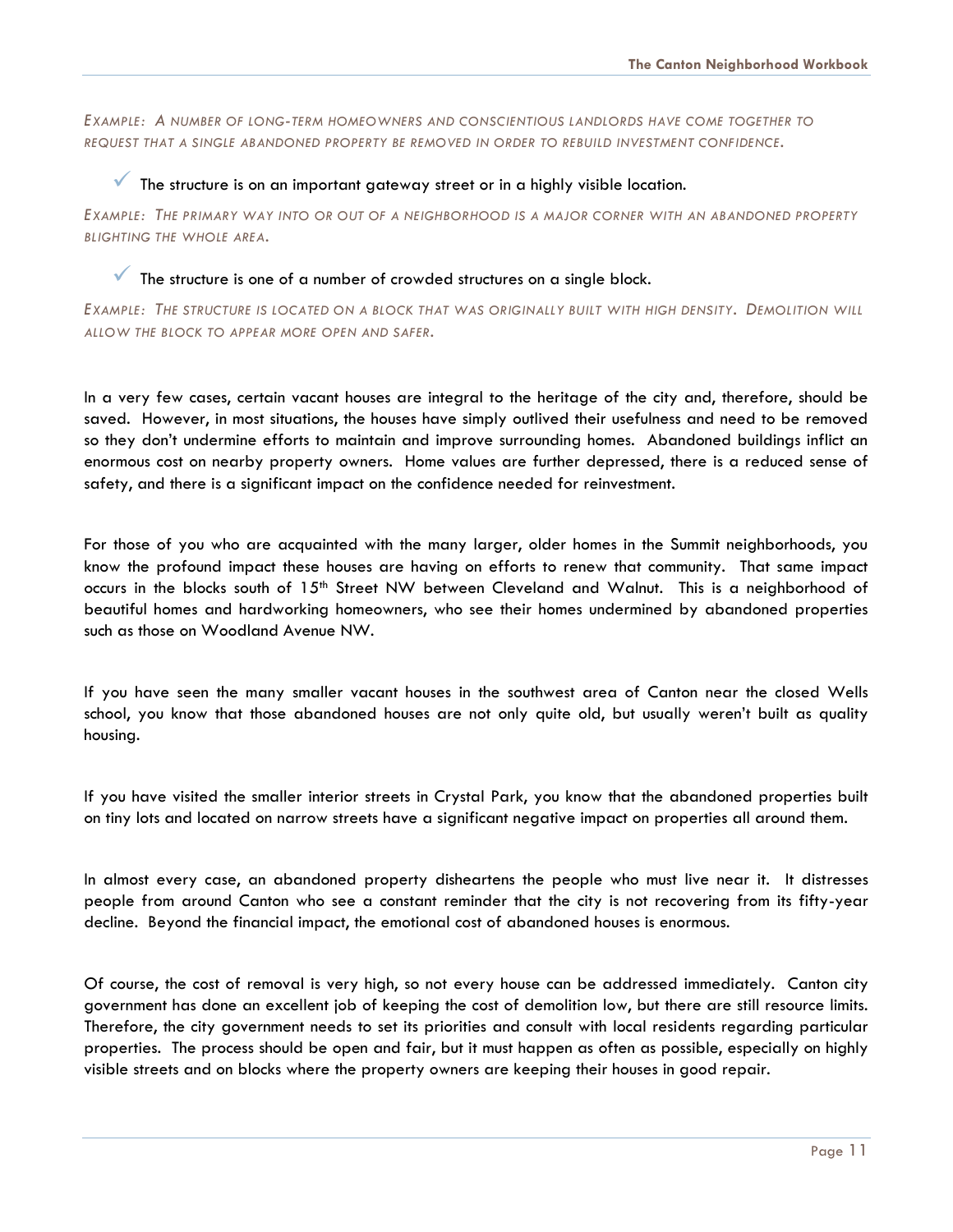**TO THE RESIDENTS: HAVE YOUR NEIGHBORS COME TOGETHER TO DETERMINE IF ANY HOUSES SHOULD BE DEMOLISHED AND IN WHAT ORDER? REMEMBER THAT THE MOST CRITICAL HOUSES MIGHT NOT BE DIRECTLY IN YOUR COMMUNITY BUT ON A MAIN STREET INTO THE NEIGHBORHOOD OR ADJACENT TO THE SCHOOL SERVING YOUR AREA. ALL ABANDONED PROPERTIES INFLICT A COST ON CANTON, BUT SOME ARE A GREATER COST THAN OTHERS.**

**TO THE CITY LEADERS, CITY STAFF, AND FUNDERS: HAVE YOU ESTABLISHED A CLEAR SET OF DEMOLITION PRIORITIES AND LINKED THOSE PRIORITIES TO REBUILDING SOCIAL AND FINANCIAL EQUITY IN THE CITY? WOULD YOU CONSIDER CRITERIA SUCH AS THOSE OFFERED HERE? HAVE YOU WORKED WITH RESIDENTS TO UNDERSTAND WHAT CAN BE DONE AND HOW THEY CAN BE PART OF THE SOLUTION TO THIS FUNDAMENTAL PROBLEM FACING CANTON?**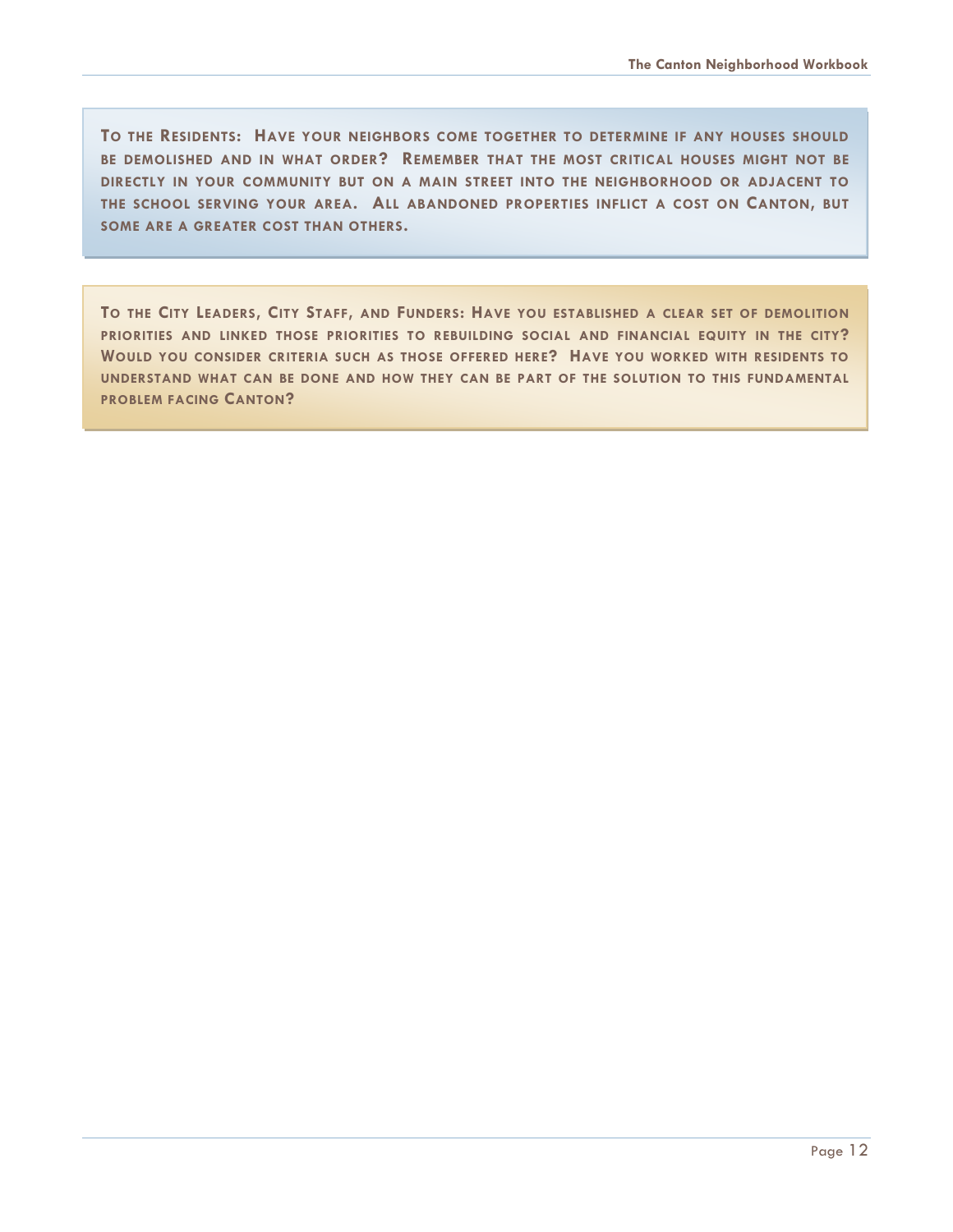# **SixOnce abandoned properties are removed, how should the city government and the residents deal with the vacant lots?**

One of the most important responsibilities for Canton is dealing effectively with vacant lots. Many are far too small to ever be used again. Even the larger lots are often in neighborhoods that are already too dense, making new housing unlikely for decades more. Vacant lots usually mean that substandard housing was removed or density was reduced. These are obviously good outcomes. The problem is the vacant lots are seen as symbols of decline instead of opportunities for a better community.

Recently a group in Youngstown decided to come up with creative ideas for addressing vacant lots in one neighborhood. Some of you may have gone to the old amusement grounds called Idora Park. That neighborhood has not only lost the park itself; it has also lost scores of houses. After a few months of planning, the resident group has identified uses for 112 of the lots. Some lots are being added to the city park, others are being given to neighbors; still others are being planted as orchards, tree nurseries, and gardens. Individuals and groups are acting as sponsors. Instead of seeing the lots as a negative, the neighbors are treating the open space as an amenity that makes their neighborhood special. This same process is happening in Cleveland where there are dozens of examples of proactive use of vacant lots under the *Reimagining Cleveland* program.

Stark County is approved for a landbank. This can make the legal process much easier, more efficient, more reliable, and can help provide good titles to the lots. However, a landbank doesn't develop priorities or establish options for reuse and certainly doesn't create outcomes. Those are the responsibilities of the elected officials, city staff, and involved residents.

Canton will need to set procedures for the use and distribution of the lots. The rules should be fair and understandable to everyone. The residents working with city staff and with landscape specialists should identify the different desired uses. Some of the uses will be short term; others will be permanent changes. Each action ought to project a positive re-use of the land and each desired outcome needs to be communicated by yard signs expressing the new use of the land.

In some cases, small amounts of flexible funding will be needed. This can be provided by neighborhood groups, individuals, local businesses, and community-focused foundations. The costs of reusing the lots can be minimized if there is careful attention paid to the demolition of the houses and the preparation of the land. Having regular forms to simplify ownership or sponsorship can speed the process and a few demonstration grants can be used to illustrate best practices. The most important story is that the lots must be treated as an opportunity or the lots will become a cost to everyone in the neighborhood.

**TO THE RESIDENTS: DO YOU HAVE A COMPLETE SURVEY OF THE NEIGHBORHOOD LOTS AND ABANDONED STRUCTURES? DOES THIS SURVEY PROVIDE A SUMMARY OF THE OWNERSHIP OF THE LOTS? DO YOU HAVE IDEAS ABOUT REUSING THE LOTS, BOTH IN THE SHORT TERM AND FOR THE LONG RUN? ARE YOU COMMITTED AS A COMMUNITY TO TAKE RESPONSIBILITY FOR THE LOTS? HAVE YOU SET UP SYSTEMS TO MAKE THAT SUCCEED?**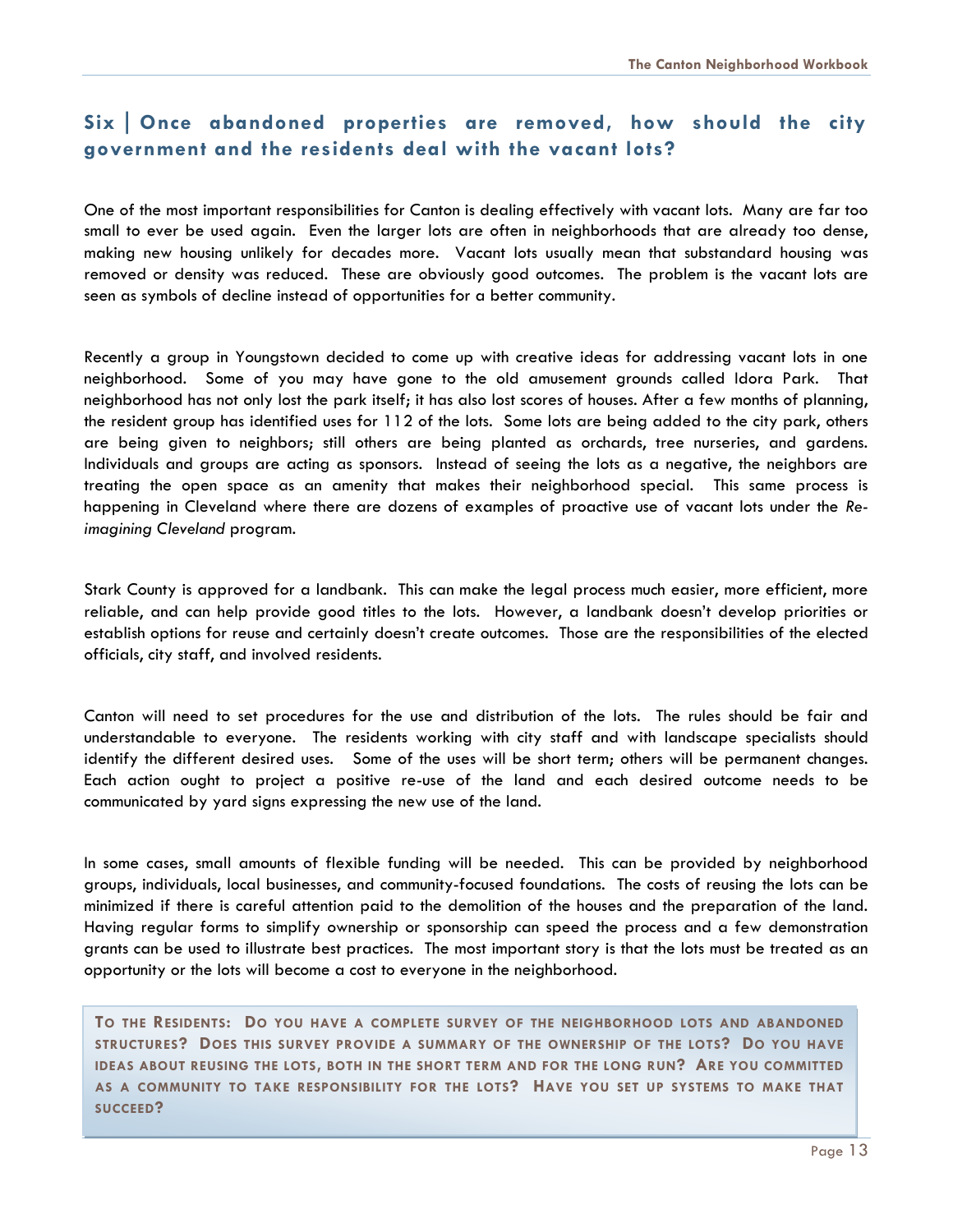**TO THE CITY LEADERS, CITY STAFF, AND FUNDERS: VACANT LOTS ARE AN ENORMOUS COST TO THE CITY BEYOND JUST THE CLEANING AND MOWING. DO YOU AGREE THAT VACANT LOTS LITERALLY STEAL EQUITY VALUE FROM THE NEARBY PROPERTIES? DO YOU RECOGNIZE THAT THIS SITUATION REDUCES RESIDENT SATISFACTION AND DECREASES THE TAXABLE BASE FOR CITY OPERATIONS? IS THE CITY WILLING TO PARTNER WITH THE NEIGHBORS AND THE FUNDING COMMUNITY TO CREATE THE CATALOGUE OF ALTERNATIVES THAT WILL BE NECESSARY TO MAKE SURE THIS HAPPENS? DOES THE FUNDING COMMUNITY RECOGNIZE THE IMPORTANCE OF CREATING A MORE PROACTIVE APPROACH TO VACANT LOTS AS PART OF EFFECTIVE CITIZEN ENGAGEMENT?**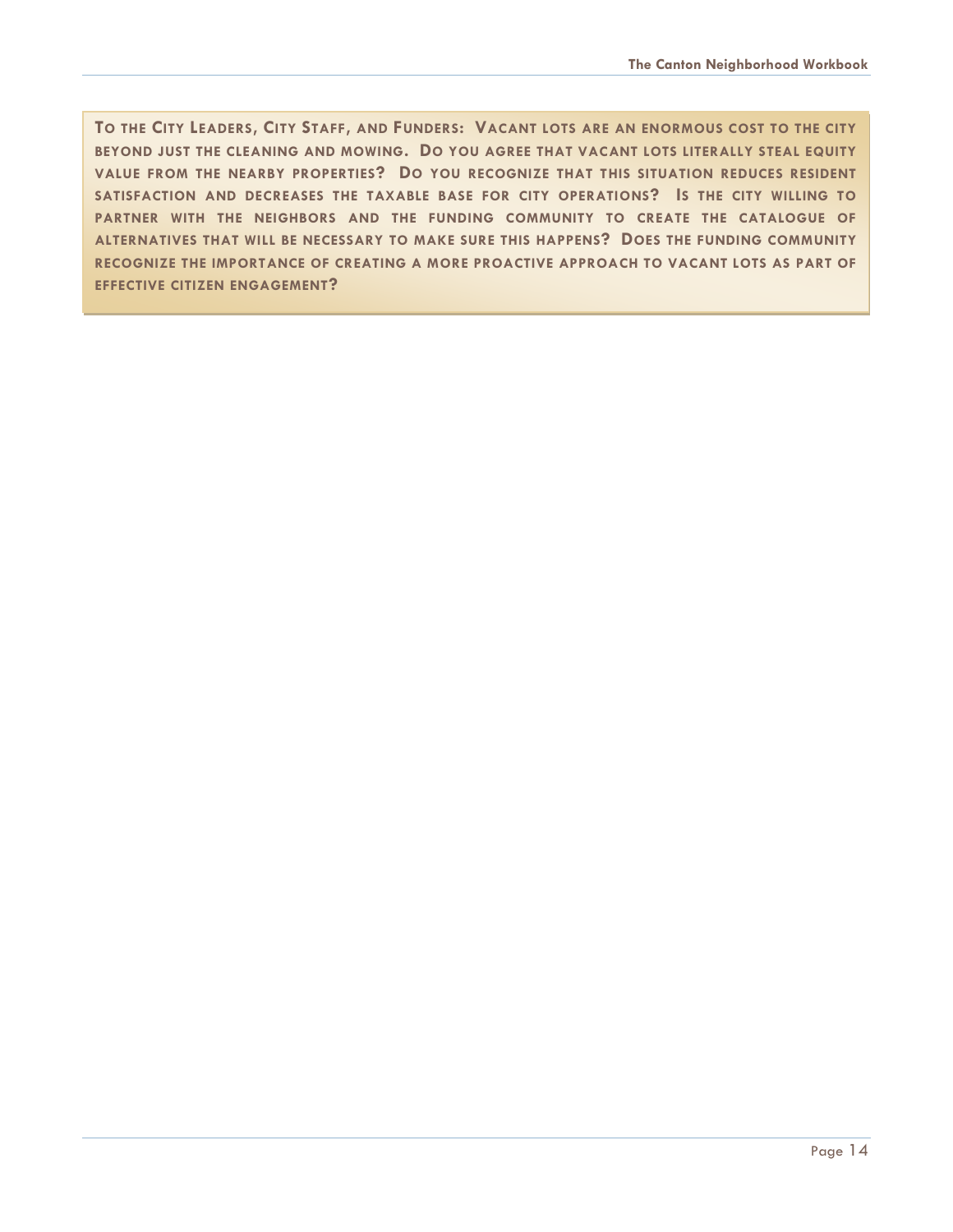# **SevenWith everyone so busy, how can neighbors be encouraged to come together for a better neighborhood?**

Americans work hard and this is especially true for the residents of Canton. In the current economy, earning a living often means working two jobs for very modest wages. It is hard to be an involved neighbor when both time and energy are so limited. Moreover, much of the work of being a committed neighbor isn't easy. It involves helping a senior replant a garden, assisting a new neighbor in cutting back overgrown bushes, or overseeing the neighborhood children on a hot summer afternoon.

Further, neighborhoods have transformed dramatically over the last few years. In the past, some blocks never saw a single change in who lived there for years in a row. Now most blocks experience repeated changes. It is easy to know your neighbors only by sight or not even know them at all. When this happens, we are no longer neighbors; we are just residents of the same neighborhood.

Limited time and energy and fewer strong relationships make it much harder for neighbors to come together to solve problems. Even minor issues like a missing street sign or a bad pothole don't get quickly resolved because no one takes responsibility to report the problem. And everyday disagreements about noise or parking are dealt with through the police instead through conversation. All of this makes living in the same place less safe and less comfortable.

Fortunately, there is an answer that doesn't require more meetings or work projects. Indeed, the first step to building good neighborly relations is to have fun together. The NEAR organization has recognized this with their celebrations in the park and at other neighborhood success sites**.** Other groups have created such unique events as "Happ'n in the Hood" and "Rock and Rod Reunion".These are just a few examples of ways to get to know your neighbors as more than just people on the same block.

In many cities the night before the first day of school is an opportunity to bring the neighborhood kids together for a last day of summer party. This gives everyone a chance to meet with the kids and to meet their parents who are asked to show up as well. In one Louisiana community, with extensive abandonment after Katrina, all the neighbors drove to one site and handed out candy at "Trick or Trunk." Again, while the costumed kids were the excuse, the reality was that adults got a chance to meet and exchange their "hellos" without being part of a meeting or a work project.

Other cities use different approaches. In one place, there was a small fund of money so that whenever someone moved into the neighborhood, lemonade and brownies could be provided as a way to say "Welcome to our neighborhood!" In another place, awards are given out for the best decorations on holidays. Another neighborhood does the same for the most attractive yards and most improved houses.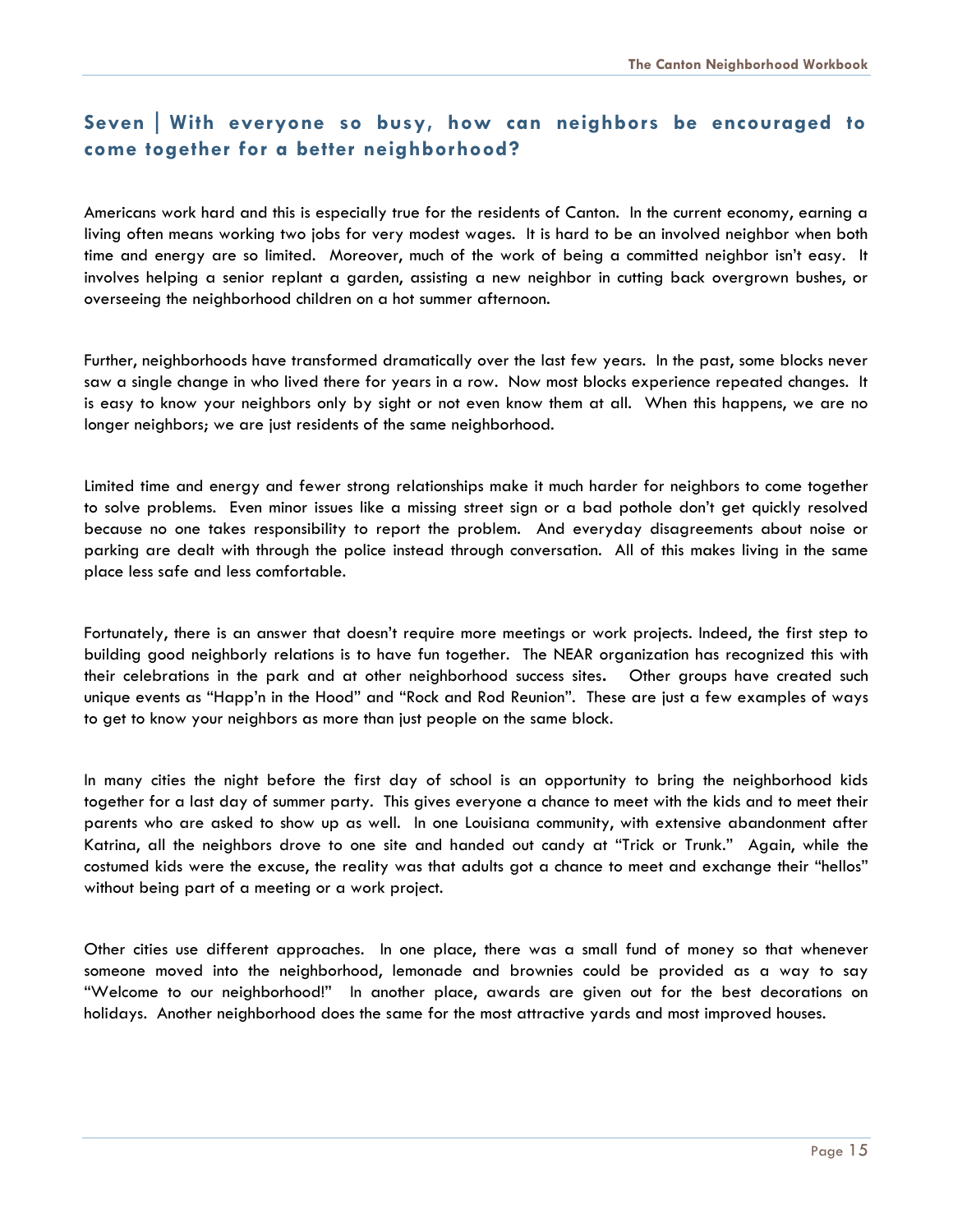In every case, the gifts and awards are there to acknowledge and encourage the efforts of good neighbors. They are also there to give all the neighbors an excuse to meet each other and to build a sense of community. This isn't done by accident; there has to be a conscious decision that knowing each other is the first step in creating a safer and more desirable community. Celebrations and awards are just examples of ways to achieve this and they certainly are enjoyable.

**TO THE RESIDENTS: DO YOU HAVE AN INFORMAL OR FORMAL SYSTEM FOR NEIGHBORS TO GET TO KNOW EACH OTHER? DOES IT WORK WELL OR DO YOU NEED TO TAKE MORE STEPS? DO YOU HAVE THE RESOURCES TO REACH OUT TO PEOPLE AS NEIGHBORS AND NOT JUST AS VOLUNTEERS FOR A PROJECT? DOES YOUR NEIGHBORHOOD HONOR THOSE THAT ARE MAKING A SPECIAL EFFORT?**

**TO THE CITY LEADERS, CITY STAFF, AND FUNDERS: CITY GOVERNMENT AND FUNDERS TEND TO SEE THEIR TASKS AS "SOLVING PROBLEMS", BUT WE ALL KNOW THERE ARE TOO MANY PROBLEMS AND TOO FEW RESOURCES. WHAT PERCENTAGE OF THE CITY AND PHILANTHROPIC RESOURCES ARE DIRECTED AT HELPING PEOPLE RE-ENGAGE WITH THEIR NEIGHBORS? DO YOU SUPPORT PROJECTS SUCH AS THE STARK COMMUNITY FOUNDATION'S WORK IN RESIDENT LEADERSHIP DEVELOPMENT? WOULD YOU SUPPORT NEW EFFORTS, PERHAPS A MAYOR'S AWARD OR CITY COUNCIL CITATION, FOR EXCELLENCE IN HOME UPKEEP?**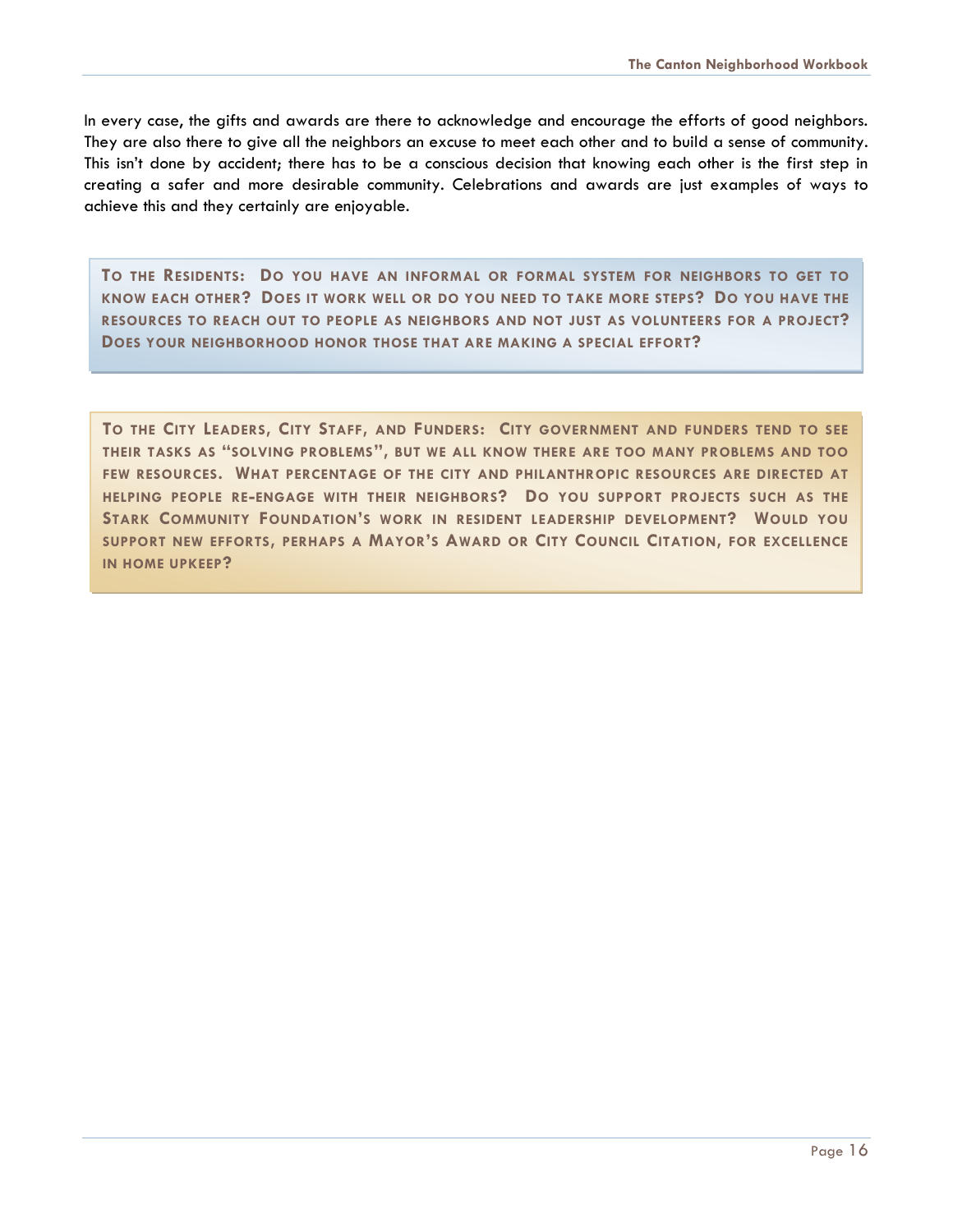# **EightMoney is tight, so how can we expect neighbors to set high standards in repairing and maintaining their houses?**

Canton has blocks and houses that could easily be picture postcards for great neighborhoods in America. This doesn't just mean beautiful, higher-priced places like Ridgewood, Market Heights, or Colonial Boulevard NE. This also includes dozens of blocks at the far eastern end of the city and meticulously maintained blocks near the fairgrounds. Indeed, every neighborhood in Canton has houses and groups of houses that are outstanding quality homes maintained with real pride of ownership. Certainly every work plan neighborhood can boast of high-standard homes succeeding even in today's economy.

Unfortunately, too often we pay attention only to the troubled houses. We urge the government to use code enforcement as a way to get people to do a better job of property upkeep. While this can be a useful strategy, just fixing the most troubled properties won't significantly change the neighborhood. Fixing properties to a minimum standard only reinforces a second choice status. We have to move beyond just removing a negative condition and instead replace the image with a positive change.

What we remember about a place isn't that a problem got fixed, but that something special has happened. A newly landscaped yard, a three-color paint job on a porch, welcoming porch lights, and seasonal flags are all positive images that we use when we remember and describe a place. We talk about the standards that prevail in a neighborhood; the more we see people doing something special, the more we have a positive image of the place.

Therefore, if neighborhoods in Canton are to strengthen their image, it is critical that the residents pay attention to the standards being set. In stable neighborhoods, it is expected that yards are raked and bushes are trimmed and that trashcans are set out on the right pick-up days and removed quickly. But sometimes we just stop seeing the low standards because they have been in place for years.

Therefore, it is recommended that three or four neighbors and perhaps two or three people from other neighborhoods come together and walk on a variety of blocks. As the walk proceeds, the participants should mention what looks positive and what is undermining the neighborhood. One community in Hartford, CT decided that some old fences had become eyesores so the residents got together and hired one firm to remove all the rusty chain link and metal fence posts. Neighbors in one New York City community decided the same type of fences looked shabby, but they hired a firm to straighten the bent posts and together, the neighbors rented the equipment to spray paint all of the fences black. In each case, they had long overlooked a glaring negative feature, but one walk made the low standards obvious.

Now, to answer the underlying question about high costs: standards aren't really based on money. Keeping the yard clean, planting a packet of seeds for annual flowers, hosing the dirt off the vinyl siding, tidying the front porch, and even painting the front door can all be done for only a few dollars or just a little personal effort. What we have learned around the country is that those people who make that sort of effort are the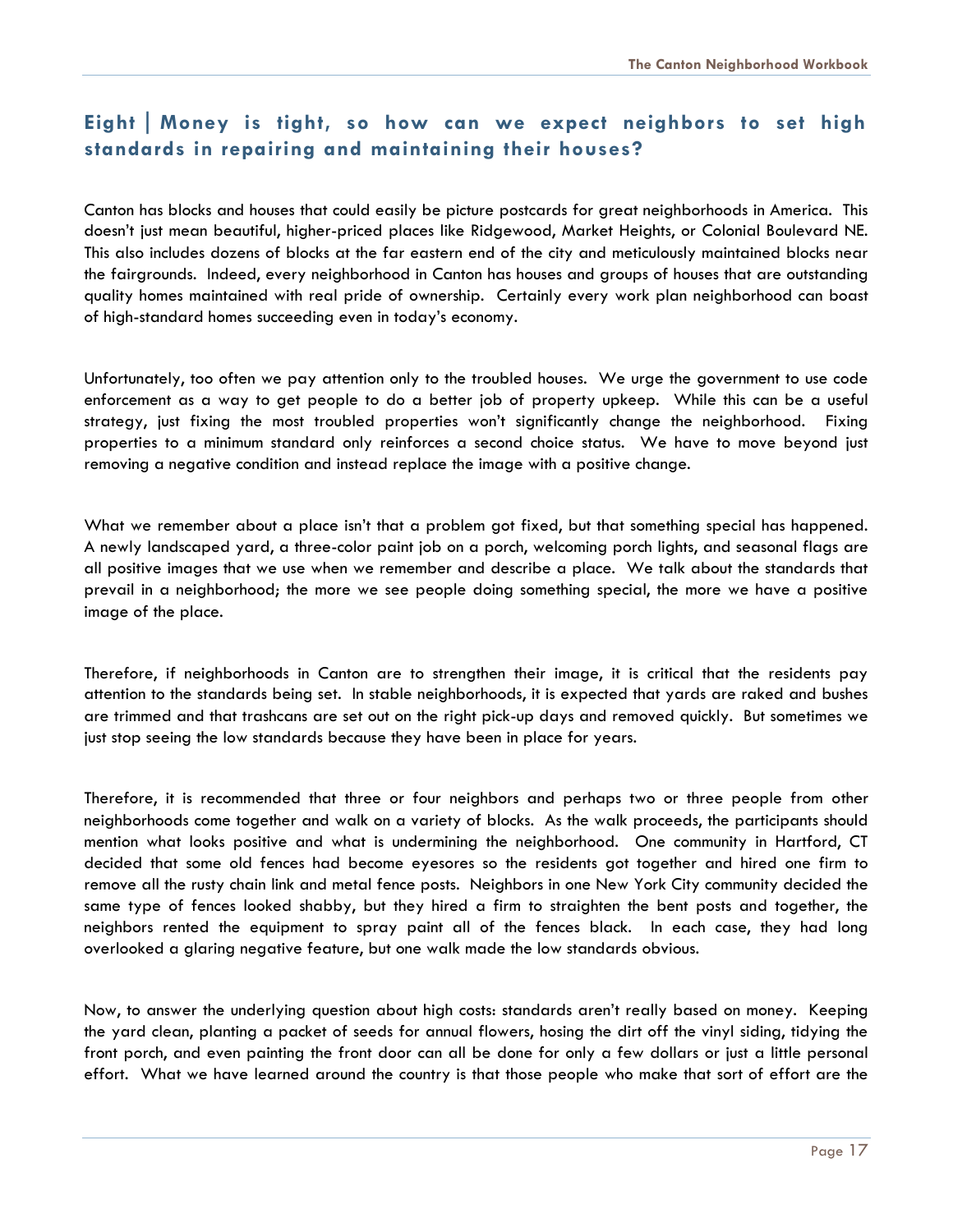same people that go further and make the other extraordinary improvements that set the standards for a successful neighborhood.

**TO THE RESIDENTS: GO FOR A HIKE AROUND YOUR NEIGHBORHOOD. ACT LIKE YOU HAVE NEVER BEEN THERE AND RECORD WHAT YOU SEE. ARE THERE SMALL CHANGES THAT COULD MAKE YOUR NEIGHBORHOOD MORE ATTRACTIVE? HOW CAN YOU MOTIVATE PEOPLE TO ACT ON THOSE CHANGES? DO YOU NEED INCENTIVE FUNDS OR A VOLUNTEER CORPS? ARE YOU WILLING TO ADDRESS A PROBLEM EVEN IF SOME NEIGHBORS AREN'T WILLING TO JOIN YOU?**

TO THE CITY LEADERS, CITY STAFF, AND FUNDERS: IF NEIGHBORS IDENTIFY MANAGEABLE PROBLEMS WITH **NEIGHBORHOOD STANDARDS, DO YOU HAVE A PLAN TO HELP? FOR THE CITY, WOULD YOU MAKE SMALL CHANGES IN TRASH PICK-UP, MINOR CHANGES TO THE HOUSING CODE OR EVEN THE USE OF SPECIAL FUNDS LIKE CDBG GRANTS? AS FOR FUNDERS, DO YOU HAVE A SYSTEM FOR SUPPORTING SELF-HELP AMONG NEIGHBORS NOT JUST THROUGH GRANTS BUT ALSO THROUGH TRAINING, WORKSHOPS, AND STAFF ASSISTANCE? HAVE YOU CAREFULLY LOOKED AT THE WORK OF THE FUNDED NONPROFITS TO MAKE SURE THEY ARE ACTING AS STANDARD-SETTERS?**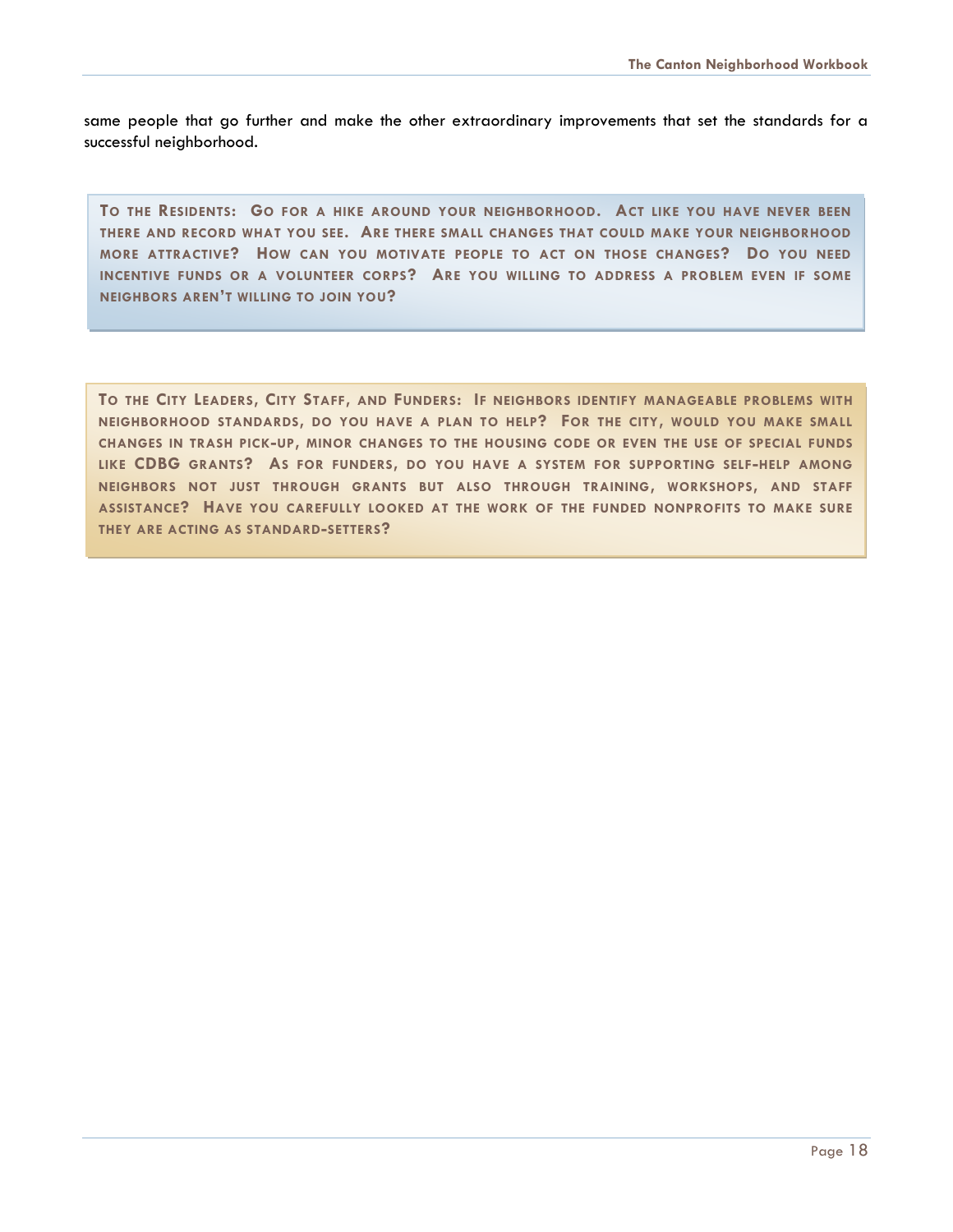# **NineIf we encourage homeowners to upgrade their homes, there will still be poorly maintained investment properties nearby. Why should anyone improve a home if landlords are given a free ride?**

This is a tough question that involves a number of different issues and each deserves attention.

- 1. First, let's remember who loses if housing declines. Everyone does. Why should homeowners lose even more equity in their homes because others aren't carrying their fair share? Should we only invest if everyone else does? With that reasoning, we would all move to the lowest standard of upkeep. Do people really want to cede that much power to others? Keeping your home in good condition is a matter of pride, as much as economics, so house-proud owners need to accept that they will lead the process.
- 2. Second, landlords shouldn't get a free ride, and they shouldn't ask for one. The reason is that declining housing values impact them in two ways. They lose the equity worth of their properties and they aren't able to attract good tenants if the neighborhood is failing.
- 3. Third, the answers are never found in absolutes. The soft real estate market and low rental costs mean that it is difficult for even the best landlords to maintain every property in an excellent condition. Nevertheless, everyone – investors and homeowners - can keep their properties in good repair and can especially give much greater attention to the exteriors of the houses.

In many cities, the code compliance programs are set up to deal with any house when the property is transferred or when there is a change in tenants. This is fine, but it doesn't really speak to what troubles so many residents. It is what they see day-to-day that tells them where their neighborhood is heading and too often they don't like what they see. In those cases, some cities have set up programs where trained neighbors do an annual survey of the exterior of the properties – both homeowner and investor – to identify the exterior code violations. Everyone is sent these informal observations, well in advance, of a neighborhoodwide inspection by city staff. Most people are able to make the necessary repairs without getting a legal notice from the city government, and those people with economic or physical limitations have time to seek help before being cited. All of this planning helps to reduce tension involved in code compliance, while also assuring that no one is exempt from maintaining at least the exteriors of the properties to keep them in good repair.

**TO THE RESIDENTS: ARE THE GREAT MAJORITY OF PROPERTY OWNERS MAINTAINING THE HOUSING STOCK? ARE PARTICULAR INVESTORS OR EVEN HOMEOWNERS UNDER-MAINTAINING THEIR PROPERTIES? IS THIS DISCOURAGING OTHERS? DO YOU HAVE A PLAN TO ESTABLISH A CLEAR SET OF EXTERIOR STANDARDS TO KEEP THE HOUSING IN GOOD CONDITION? ARE THE CITY GOVERNMENT, VOLUNTEERS, AND FUNDERS PART OF THIS PROCESS? WOULD YOU CONSIDER INSTITUTING A NEIGHBORHOOD-WIDE CODE COMPLIANCE PROGRAM IF YOU HAD THE RIGHT RESOURCES?**

TO THE CITY LEADERS, CITY STAFF, AND FUNDERS: INVESTMENT PROPERTY IS A MAJOR ELEMENT IN MANY **AT-RISK NEIGHBORHOODS IN CANTON. DO YOU HAVE A SET OF STANDARDS AND REQUIREMENTS THAT NONETHELESS ESTABLISH GOOD EXTERIOR UPKEEP? AS THE CITY GOVERNMENT, ARE YOU WILLING TO INVOLVE NEIGHBORS IN THIS PROCESS? AS FUNDERS, ARE YOU WILLING TO OFFER THE PLANNING SUPPORT AND TRAINING TO MAKE THIS WORK?**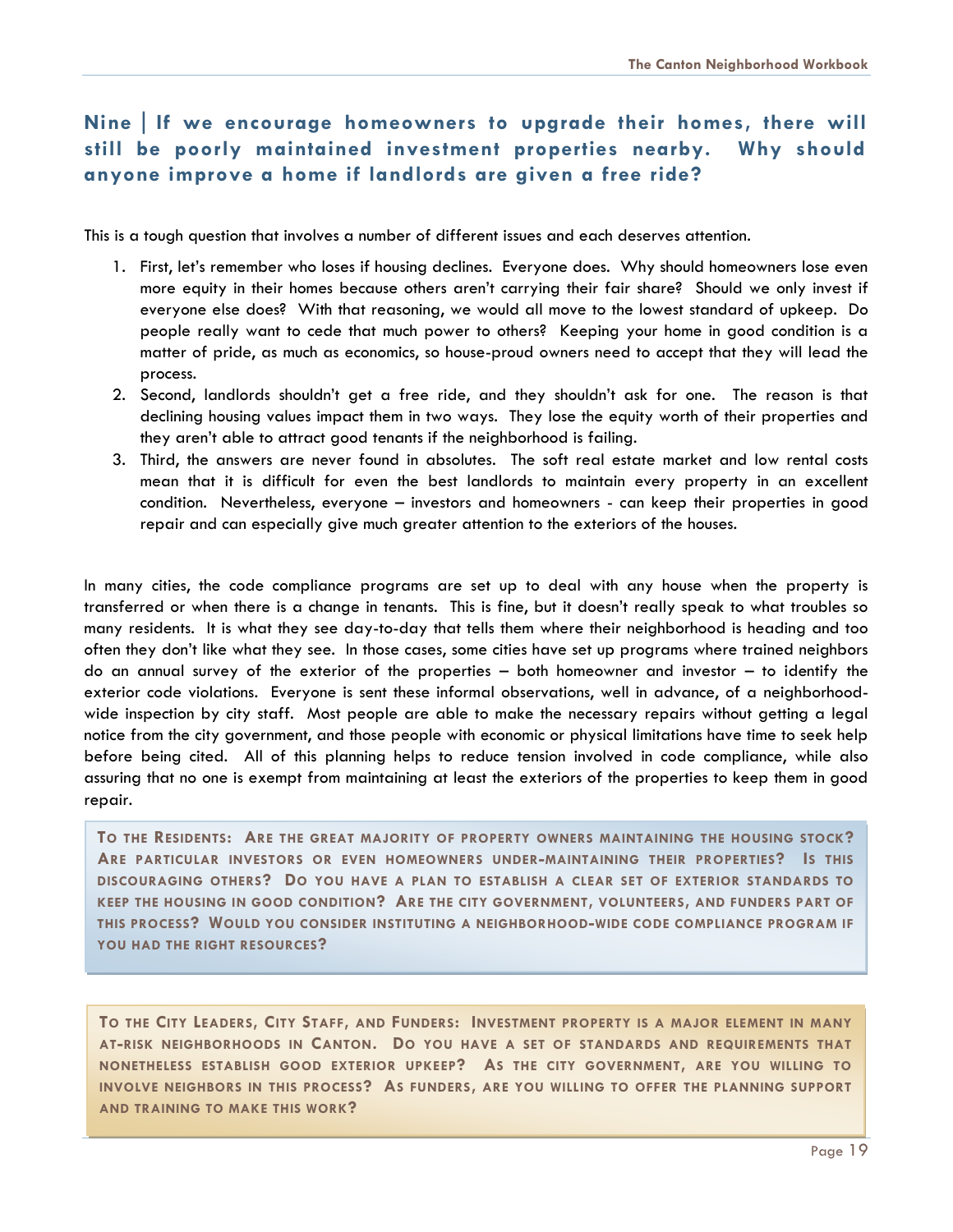# **TenWhat is often being said in this workbook is that people pay attention to what others are doing. However, does that really happen?**

Most of us want to be good neighbors and we want to trust that our neighbors will take care of their houses so our community is stable and well maintained. We may not say it, but we do notice houses that need paint, rooftops in need of repair and vegetation that needs trimming. If we see too many of these problems, we question whether it makes sense for us to make our own investments of time, effort, and money. A patched roof instead of a replacement shows a lack of confidence. Installation of pressure-treated wood railings instead of attractive, historic porch rails makes a community look shabby. Not improving the old family house shows that the next generation doesn't think the neighborhood is a good investment.

Paying attention to these sorts of neighborhood details happens in many different ways. Of course, we see the houses next door and down the street often, so we know more about the decisions people are making. But we also learn about the larger neighborhood from our cars as we move back and forth to schools, jobs, shopping, etc. This means that much of what we know happens unconsciously as we travel 25 MPH making it easy to not take notice until we're stopped due to traffic. That's when we see the neighborhood isn't as well maintained and attractive as it once was. This has real implications when property owners consider a major repair or improvement. Should only the leaking part of the roof be fixed or should a new roof be installed? That can be a very drastic cost difference so we look at what others are doing. How about the aluminum siding? Paint on metal siding oxidizes over the years. Should the house be painted or should nothing be done since no one else is investing? Also, when we cut down an old tree, should the stump be left to rot or should it be removed and replaced by a newly planted tree?

These decisions are shaped by what we think others are doing. If we all cooperate and make good investments, then the values of all houses are stabilized. If we decide to wait to see what our neighbor does, and he waits to see what his neighbor does, then the whole neighborhood will stagnate and begin to lose value. Once we see housing prices go down, we are vindicated that we made a good decision not to invest. Of course, once values go down, the best answer is to do no more improving and the neighborhood undergoes subtle but significant disinvestment.

Can this cycle be broken? If disinvestment is already in place, are there still effective answers? As Americans, we are proud of our homes and investments. We appreciate that government requirements are relatively few compared to other major countries. We like the ability to express ourselves through our homes and investment properties. And frankly, Americans love competition and hate to think that others are doing a better job. To kick-start an investment cycle, it usually only requires an owner or a group of owners making a first investment. Fortunately, that investment doesn't have to be large. As has been noted, this can simply mean new house numbers, seasonal flags, new landscape plantings, or fresh paint on the front door. This list of small actions is extensive yet affordable.

These actions make a real difference because they show that people are making a commitment of their time and effort, even when the dollar investment is modest. Once we see others taking those steps, it makes it much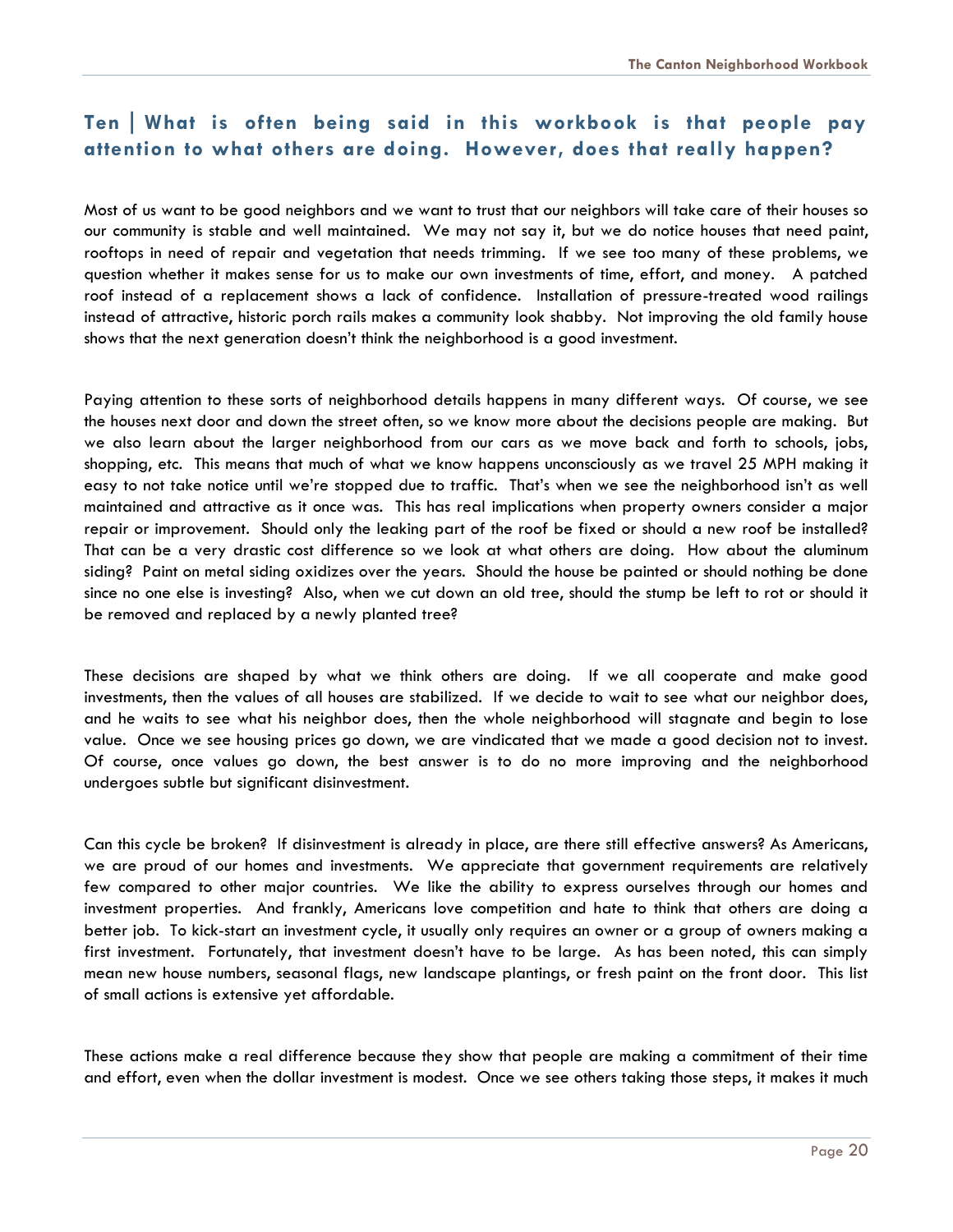easier for us to make an even more sizable one. That builds confidence by others and the process of investment is put into play. At that point, it is also important to reach out to others to make sure they know about resources so they can participate. Can someone help an elderly owner get the gutters cleaned and reattached? Which roofer has done a great job at a reasonable price? Which city programs can help a low-income owner or a landlord improve a property? How else can the city and the neighborhood association help in the process?

We do pay attention to what is changing around us and we can influence those transformations to improve the homes and the neighborhood. But this won't occur by accident; neighbors must take the lead in managing change.

**TO THE RESIDENTS: WHAT IS HAPPENING IN TERMS OF THE APPEARANCE OF YOUR NEIGHBORHOOD? ARE THERE ACTIONS THAT YOU AND THE NEIGHBORHOOD ASSOCIATION COULD TAKE TO ENCOURAGE BETTER UPKEEP AND IMPROVE PROPERTY INVESTMENT? HOW COULD THE CITY GOVERNMENT, VOLUNTEERS, AND FUNDERS HELP IN THE PROCESS? GETTING AS MANY HOUSEHOLDS TO PARTICIPATE AS POSSIBLE MEANS THAT HOUSING VALUES WILL BE STABILIZED AND EQUITY IN YOUR HOMES WILL INCREASE. HOW DO YOU PLAN TO ACCOMPLISH THIS?**

TO THE CITY LEADERS, CITY STAFF, AND FUNDERS: HAVE YOU CONSIDERED CREATING A FUND WITH LOCAL **BANKS SO THAT RELATIVELY SMALL LOANS AT LOWER INTEREST RATES COULD ENCOURAGE MORE INVESTMENT IN ALL NEIGHBORHOODS? ARE THERE ANY SPECIAL RESOURCES PROVIDED? (THIS COULD BE A RESOURCE SUCH AS PROVIDING PROFESSIONAL TECHNICAL HELP TO PROPERTY OWNERS WISHING TO GET BIDS FOR HOME IMPROVEMENT.) CAN A NONPROFIT BE ENGAGED TO CREATE AND MAINTAIN A CONTRACTOR REFERRAL SYSTEM TO HELP INEXPERIENCED HOMEOWNERS? CONFIDENCE IS THE BEDROCK FOR THE RECOVERY OF CANTON. AN ACTION TAKEN TO INCREASE CONFIDENCE IS THE BEST INVESTMENT IN COMMUNITY-WIDE REVITALIZATION.**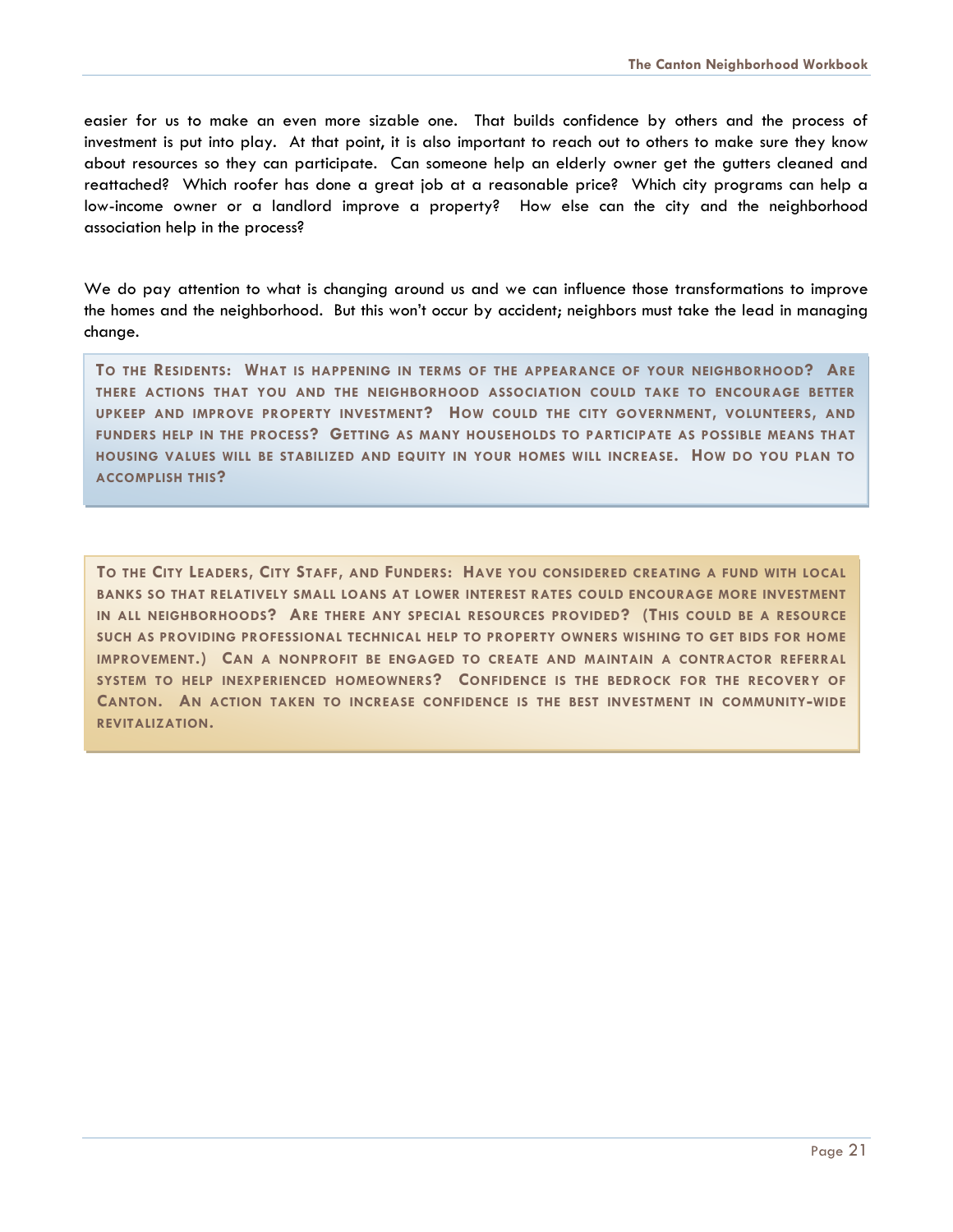# **Eleven** | If involvement of residents is so critical to the health of a **neighborhood, how can we engage as many residents as possible in this process of change?**

We live in an age of constant information. Television, email, text messages, newspaper articles, advertisements, radio announcements, and bulletins are just a few ways of getting our attention. This means that we tend to pick and choose what we pay attention to and in most cases; flyers about a neighborhood event are fairly low on the list. We know one method still works, a personal invitation. If someone calls or stops by your home to invite you to an event, you give special weight to that request. You realize someone went out of their way to ask for your presence, so in most cases you respond by trying to attend.

Therefore, the first step to engaging residents is to reach out to them as neighbors and as friends. The second step, which is equally important, is to make sure the invitation is to an event that residents want to attend. Naturally, if there is a serious neighborhood problem, many people will attend to express those concerns, but overall, people still ought to come together around everyday issues and opportunities.

It makes no difference if we are in West Park or Fairgrounds or Lathrop. The term "neighborhood meeting" doesn't cause people to quickly add it to their calendars; whereas, the terms "picnic", "party", and "celebration" increase the chances people will attend. All this can happen while creating a memorable activity people will think about when describing their neighborhood. Most recently, this was successful at the "Parade of Homes" site in Summit and it can happen anywhere.

For example, at the corner of Edward Avenue NE and 19<sup>th</sup> Street NE, there are four, wide parkways that spread out in each direction. If the residents were invited to bring a folding chair, find a spot on a median, and enjoy strawberry shortcake for an evening get-together, attendance would likely be much higher than if they were asked to attend a neighborhood meeting at the nearby middle school. Once people are in attendance, minor business can be discussed, but the primary purpose is for the neighbors to meet each other and see the potential for positive community change.

This has been called the "Ice Cream Social Approach" to resident participation. It works because it targets the central goal of all neighborhood involvement efforts: building relationships among the neighbors. Too often we bring residents together to do a project or back a proposal, but we forget that none of this has real value unless the neighbors know and trust each other. You can paint houses, clean up a park, or cut back bushes, but in the long run, new paint will be needed once more, litter will reappear, and overgrowth will happen again. It is the willingness of neighbors wanting to work together that must be sustained. This happens by building solid trust and confidence among residents so they can be the long-term managers that every neighborhood needs. That is the fundamental basis of any sustainable, thriving community.

**TO THE RESIDENTS: HAVE YOU OR YOUR NEIGHBORHOOD ASSOCIATION FOCUSED ON BUILDING IMPROVED RELATIONSHIPS AMONG YOUR NEIGHBORS? WHAT CONCRETE STEPS CAN YOU TAKE TO FOCUS ON THIS CORE ISSUE?**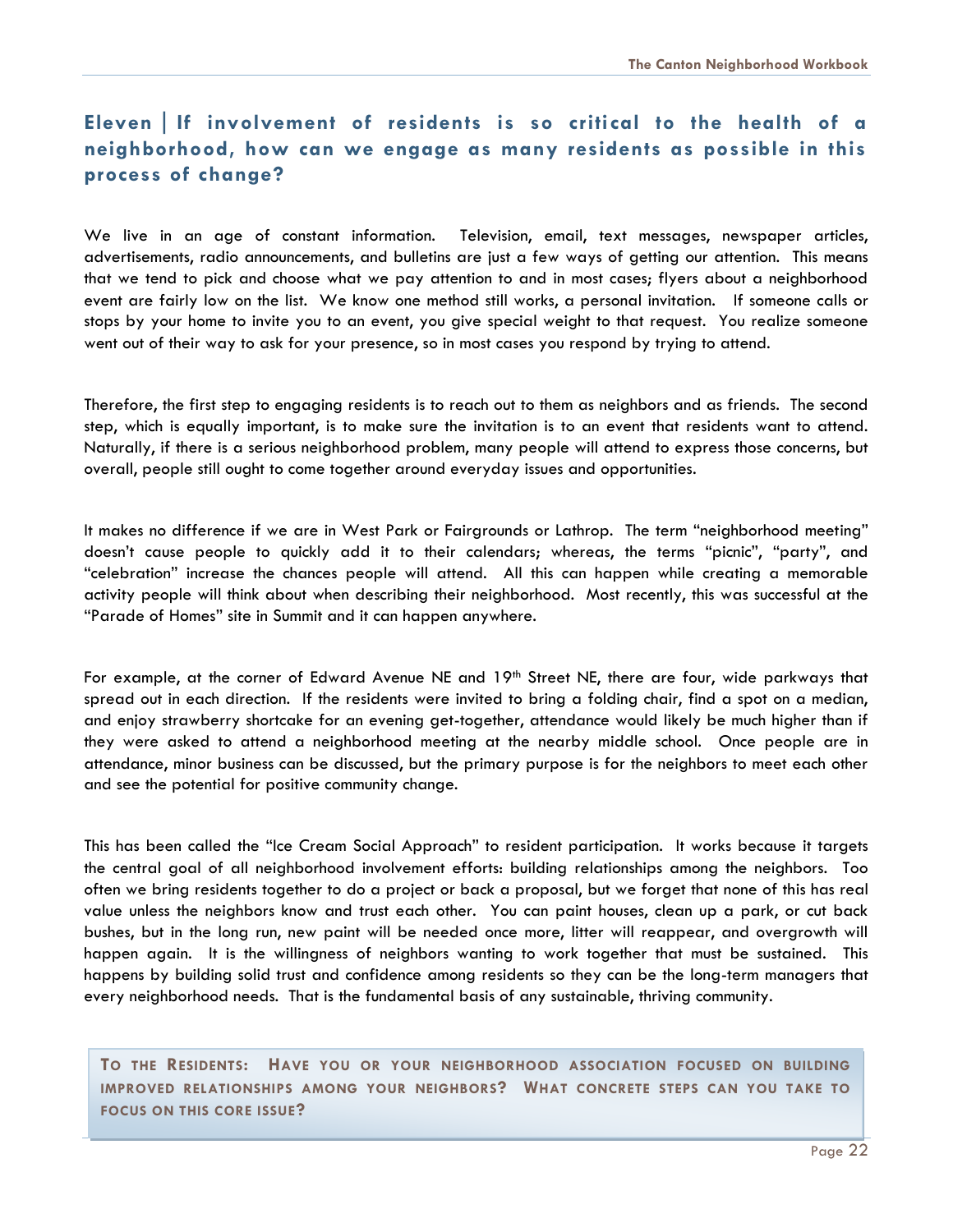TO THE CITY LEADERS, CITY STAFF, AND FUNDERS: FOR YEARS, ELECTED OFFICIALS, CITY STAFF, **NONPROFIT LEADERS, AND FUNDERS HAVE ATTENDED NEIGHBORHOOD MEETINGS TO HEAR CONCERNS OF THE RESIDENTS. WOULD YOU BE WILLING TO INVEST SOME OF THAT TIME MEETING WITH PEOPLE ABOUT WHAT IS WORKING WELL IN THE NEIGHBORHOOD AND HOW THAT CAN BE EXPANDED? ARE YOU ASKING FOR THOSE OPPORTUNITIES?**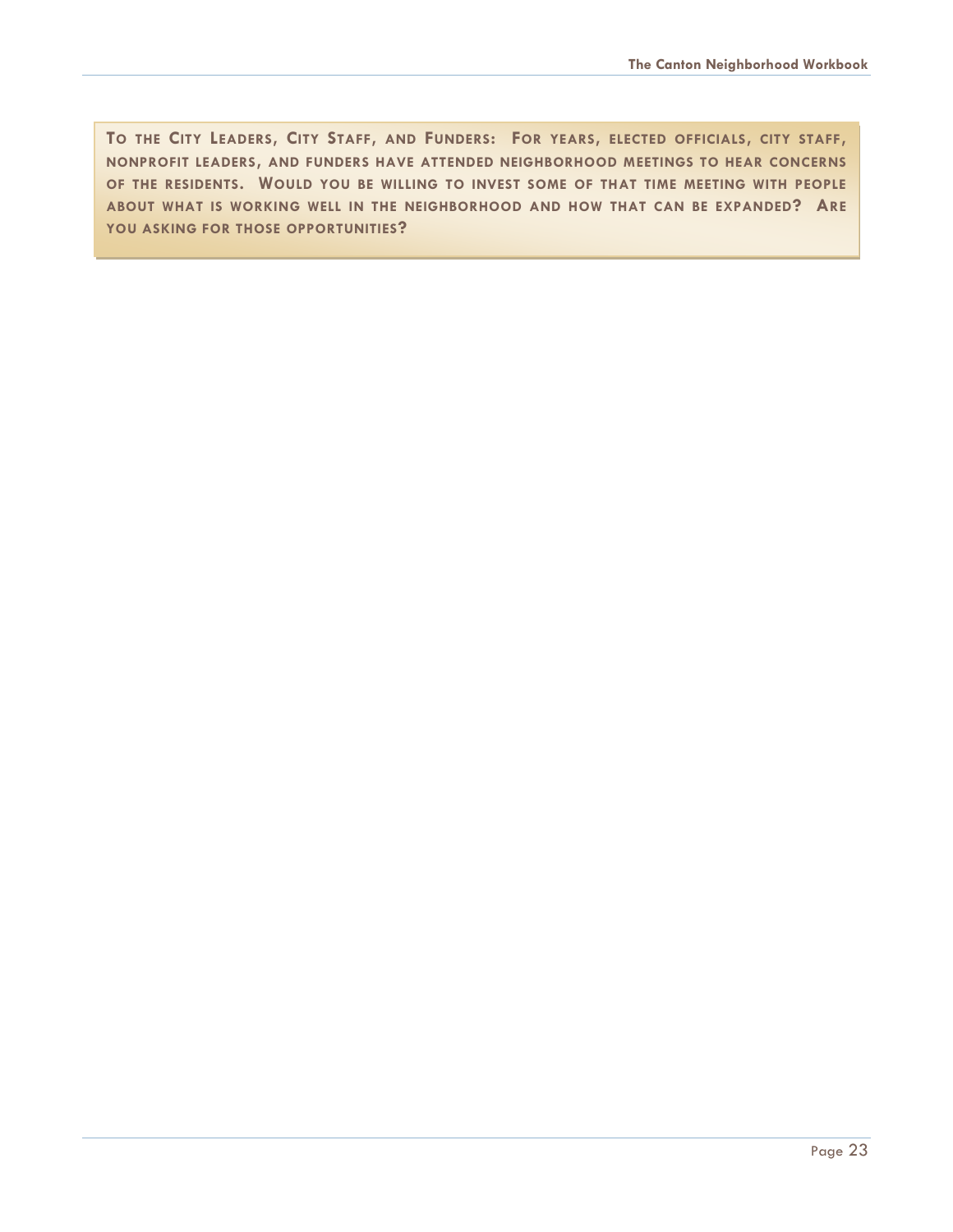# **TwelveThere are real problems. More needs done than just getting together, so how should we involve residents in the major issues of the neighborhood? What happens if the neighborhood association decides to focus on other topics?**

Let's start with the second question first. Some very effective associations have targeted specific themes such as traffic congestion or youth problems, which is fine. Other neighborhood associations are primarily social groups. Still others have made the choice of creating long lists of issues such as sidewalks, bad rental, or overflowing dumpsters. We need to remember these points:

- It never hurts to have more ways to improve a neighborhood; this isn't a zero sum game. We all benefit from more involvement in the long run.
- It is better to see all groups associations, churches, schools, clubs, etc. as partners other than competitors.
- It is more effective to pay attention to what is working in the neighborhood and less attention to always trying to solve problems. No one in Canton has enough resources to solve all the problems; everyone in Canton has the ability to contribute to making it a better place.

Therefore, whether through the association, another group, or as individuals, it is best to focus on your neighborhood's strengths as the initial step to recovery. Once you have started the process of knowing the residents as neighbors and as friends, you will see that some neighbors want to do more to improve their community. When the interest begins to emerge, basic steps will need to be taken.

- 1. First, convene your neighbors for an honest conversation to evaluate where the neighborhood is and decide what needs to happen. Don't worry if your initial group is small; when you are effective, it will grow over time.
- 2. Second, determine what the residents, investors, and local businesses can do and what needs to be done by the city government, the school board, or another responsible agency or group.
- 3. Third, set reasonable goals. For example, it could be listed that all the sidewalks in front of the elementary school will need repairs this year and the city should remove four abandoned houses on a specific block. Or, the residents will commit to maintaining six vacant lots and will host one neighborhood-wide clean-up day. Perhaps local businesses will jointly sponsor a "kids' day" for the night before school starts, or an investor will work with the neighbors on a Saturday event to trim back all overgrown bushes as part of a safety campaign.
- 4. Fourth, track your progress and ask more residents and other stakeholders to join. Your camera is the best way to show the energy of the "before-during-after" that makes projects so special. Get fresh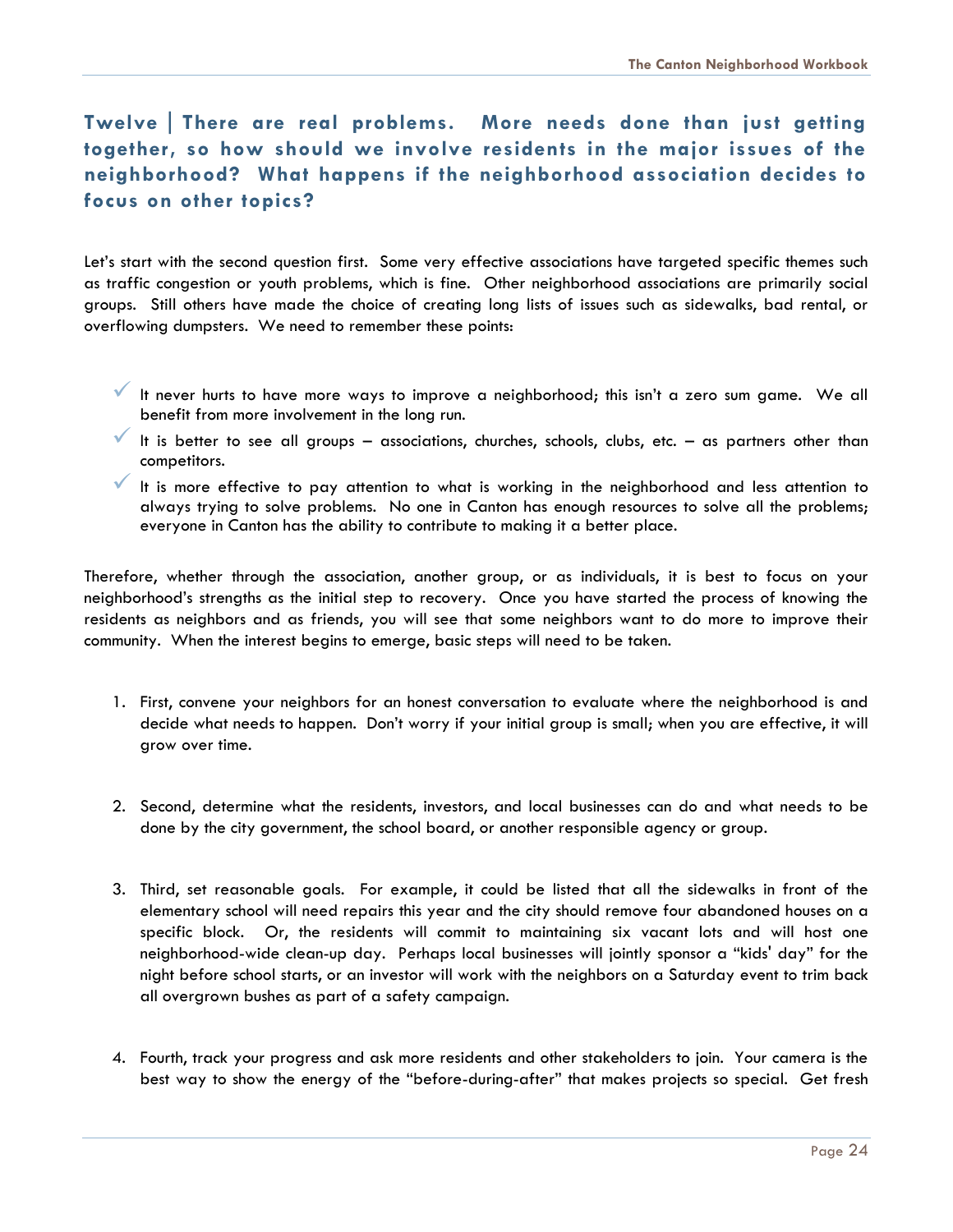ideas about how to solve problems. Revisit the priorities to make sure that what is being done is making the neighborhood a better place.

5. Fifth, make sure that you have as much fun as possible. Although it's stated repeatedly in this workbook, it's important to understand that awards, celebrations, and good times can be the glue in a changing neighborhood.

**TO THE RESIDENTS: NO NONPROFIT OR NEIGHBORHOOD ASSOCIATION OR CITY COUNCIL MEMBER CAN FUNDAMENTALLY CHANGE YOUR NEIGHBORHOOD; YOUR NEIGHBORS HAVE TO BE THE AGENTS OF CHANGE. ALL OTHER PLAYERS ARE ONLY PARTNERS, BUT AS PARTNERS YOU CAN ALL ACHIEVE MUCH MORE. HAVE YOU LISTED ALL OF YOUR PARTNERS AND HAVE YOU ENGAGED THEM IN THE REDEVELOPMENT PROCESS? HAVE YOU MADE SURE AS MANY NEIGHBORS AS POSSIBLE ARE INVOLVED AND ENCOURAGED TO STAY INVOLVED? ARE YOU USING THE ASSISTANCE PROVIDED BY THE STARK COMMUNITY FOUNDATION AND ITS NEIGHBORHOOD LEADERSHIP TRAINING?**

**TO THE CITY LEADERS, CITY STAFF, AND FUNDERS: ARE YOU ENCOURAGING NEIGHBORS AND GROUPS TO WORK TOGETHER? ARE YOU INVOLVING OTHERS AS EQUAL PARTNERS? HAVE YOU BUILT THE RESOURCES INTO PROJECT BUDGETS TO DO THE EXTRA IMPACT ACTIVITIES AND TO SUPPORT AND ENCOURAGE A BROAD RANGE OF RESIDENT INVOLVEMENT?**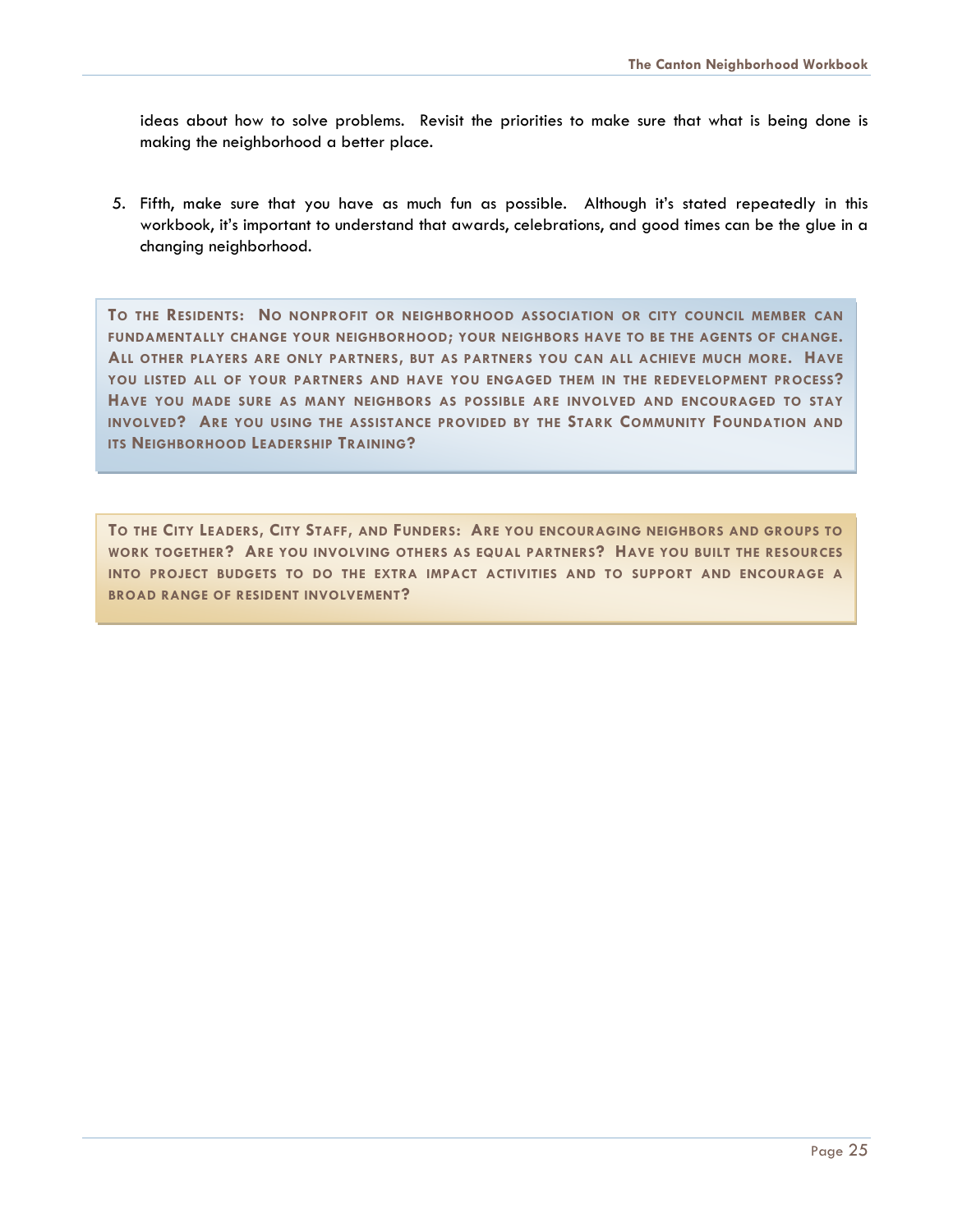# Thirteen | Some of these grand ideas are fine, but what if we just need to **accomplish a specific project like a neighborhood clean up?**

No one wants to hear this, but someone needs to take leadership and that usually means the person asking the question. Have you noted how often that is you? Regardless, once any one or more individuals or the neighborhood association members decide to undertake a specific project, there are a few basic steps to assure that the effort succeeds.

Make sure there is agreement. Just because you think a clean-up is the right project now, remember that others may want to do landscaping or install seasonal flags.

Decide on the real goals of the project. Remember that the primary goal usually isn't a cleaner neighborhood; rather, it's encouraging the residents to know each other and to jointly commit to a better community for the long term.

Create a plan that is realistic in terms of resources and resident capacity so the project is a guaranteed success. There is nothing so sweet as a successful project.

Be inclusive by thinking through every way that people can be involved. This can be homeowners pledging the tools in advance, seniors providing lemonade during the work, and young people committing to loading the dumpster.

Find the resources that make the job succeed, such as trash bags, rakes and shovels, yard signs to celebrate the work, and food for the picnic after the clean up.

Plan for fun since no one really wants to spend a Saturday loading a dumpster. So if you add a great barbeque, it makes the work seem less onerous.

Build in opportunities to socialize since a major part of being good neighbors requires relating to each other. Social time is a great way to build solid, productive relationships.

Make sure you leverage outcomes such as providing daffodil bulbs to all participating households, or free paint for the front doors of the houses. Since litter will reappear, it is always best to have something beautiful to distract the eye for months to come.

Tell your story to the larger community. Then, not only people in your neighborhood but also people around Canton learn that your neighborhood is taking responsibility for its upkeep and for its future.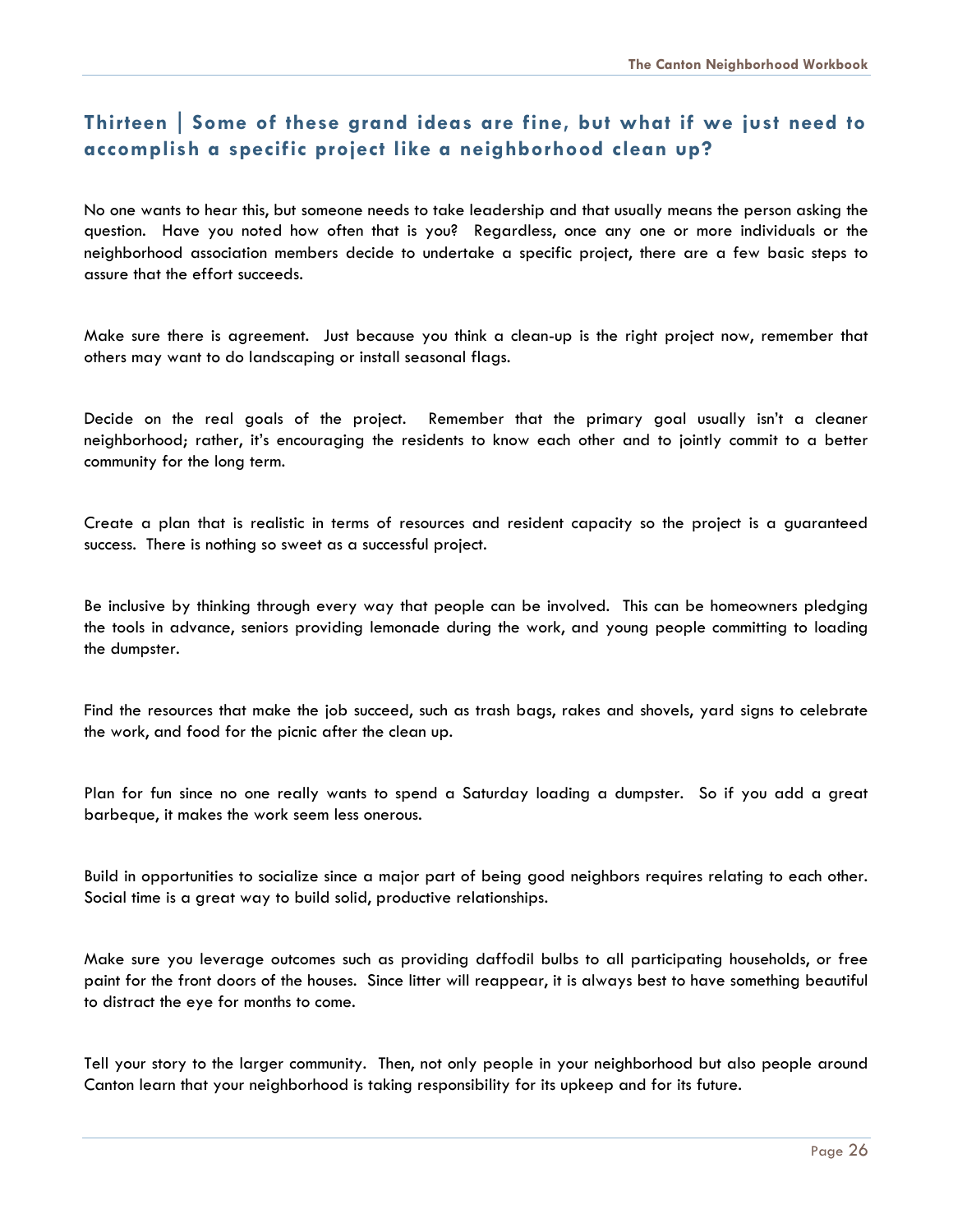Celebrate the success by using yard signs, banners, awards, and other branding opportunities to promote your neighborhood as a community of choice.

**TO THE RESIDENTS: THIS SAME MESSAGE HAS BEEN REPEATED TIME AFTER TIME, BECAUSE IT'S IMPORTANT. DO YOU ACCEPT THE ARGUMENT THAT RESIDENTS BEING GOOD NEIGHBORS IS A MORE IMPORTANT OUTCOME THAN A CLEAN LOT? ARE YOU COMMITTED TO NOT GROUSING ABOUT LOW ATTENDANCE OR ABOUT APATHETIC NEIGHBORS? INSTEAD, ARE YOU FOCUSED ON RENEWAL THAT IS BASED ON PROACTIVE, POSITIVE ACTIONS TO RECREATE THE SOCIAL FABRIC OF THE COMMUNITY?**

TO THE CITY LEADERS, CITY STAFF, AND FUNDERS: HAVE YOU LOOKED AT ALL OF YOUR PROGRAMS, **SERVICES, AND GRANTS TO MAKE SURE THEY ENCOURAGE RESIDENTS TO TAKE PERSONAL RESPONSIBILITY, SUCCEED, AND CELEBRATE EVERY GAIN NO MATTER HOW SMALL? DO YOU HELP THEM ACHIEVE THAT?**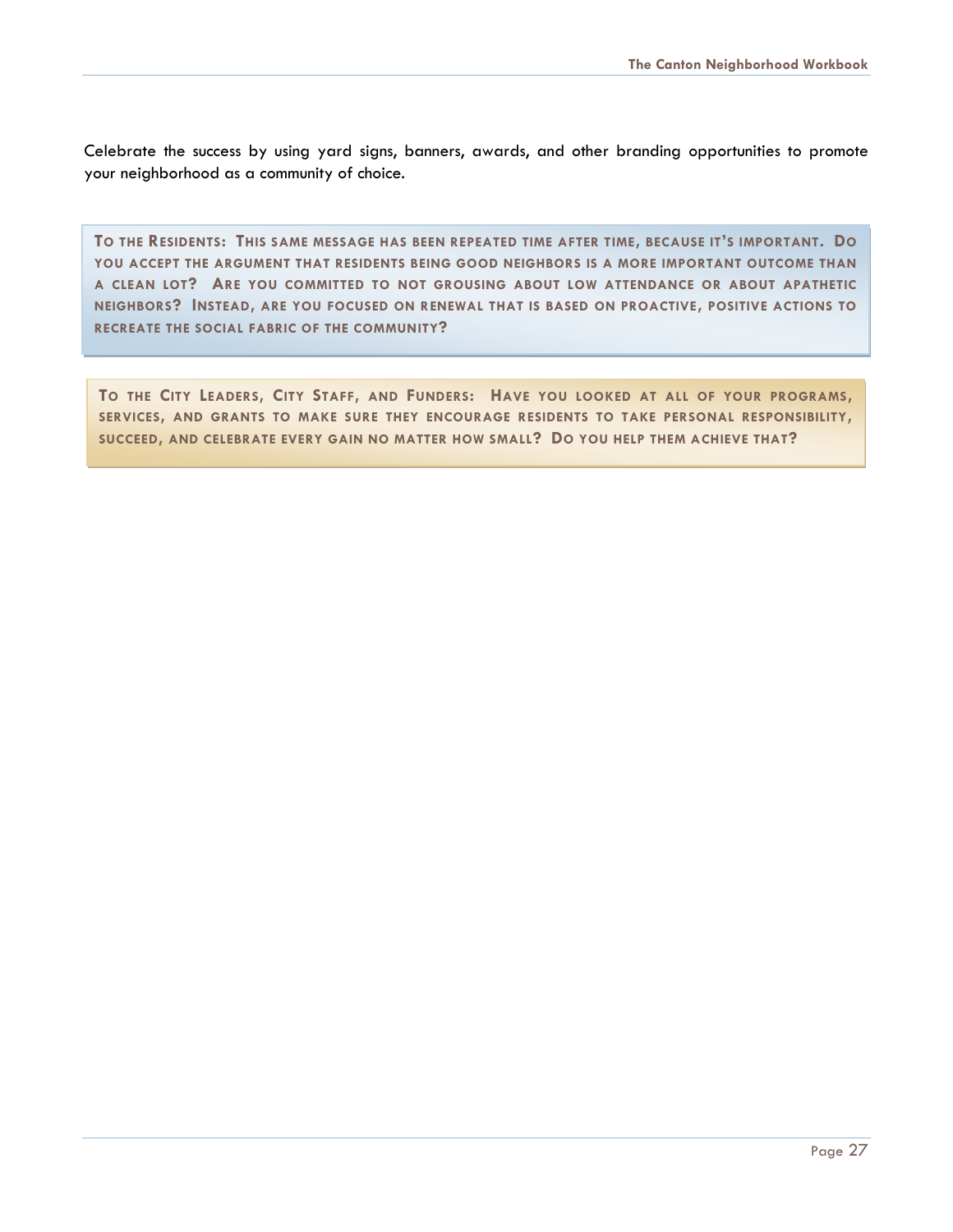# **FourteenHow can a neighborhood determine its priorities when it faces so many problems at once?**

Because of limited resources, the weak economy, and the declining population base, there are just too many community problems for the city government to solve directly. City officials need to be clear that simply being the "squeakiest wheel" is not a reason for funding a particular project or activity. Residents should be expected to set priorities and negotiate for successful outcomes.

If neighbors want to play an important part in the recovery of Canton, they need to set achievable goals. That means determining what is and what isn't succeeding in the neighborhood. Is the image of the area a fundamental problem? How critical are changes in the real estate market and in ownership patterns? Are certain physical conditions such as sidewalks or abandoned houses the most important issues? What is the level of involvement of residents and others in revitalizing the community?

Of course, there isn't a single answer to these questions and no single action will solve all of a community's problems. However, it is critical to evaluate which problems and opportunities are more important. Once that has been determined, the residents need to have an action plan in which they state what should be done and who should be responsible. It is especially vital to determine the ways that residents can make change happen through their own efforts. If an elderly neighbor has a collapsing wooden fence, is there another neighbor who can help dismantle it? If a vacant lot is consistently littered, could local volunteers monitor the lot for a set period every year?

Such activities aren't complicated. However, when neighbors are collectively taking responsibility for certain problems, it puts them in a stronger position when asking for assistance from others, especially the city government. An active group of motivated neighbors will garner more support than a group that simply grouses about problems. This is a reasonable expectation from elected officials and city staff.

The residents, especially the active, involved neighbors, should decide what to request first. It doesn't make sense to ask for all the sidewalks to be repaired because there are simply too many that need work. Should it be the sidewalks on the most common ways to the neighborhood store or should it be the sidewalks with the most uneven surfaces? It is critical that the neighborhood residents identify the specific sites and create a list that is both limited and achievable. Desired actions need to be clear so government isn't held responsible for possible courses of action that may not meet local wants.

The same pattern should be used when considering demolitions, street repairs, or code enforcement. The residents must take responsibility to decide what is most important and then trim the list to what is achievable. Once that is done, it's fair to periodically review progress with agency and elected officials. The focus must always be on achievable goals and a willingness by residents to carry their share of the effort. Residents seeking outside support need to commit to: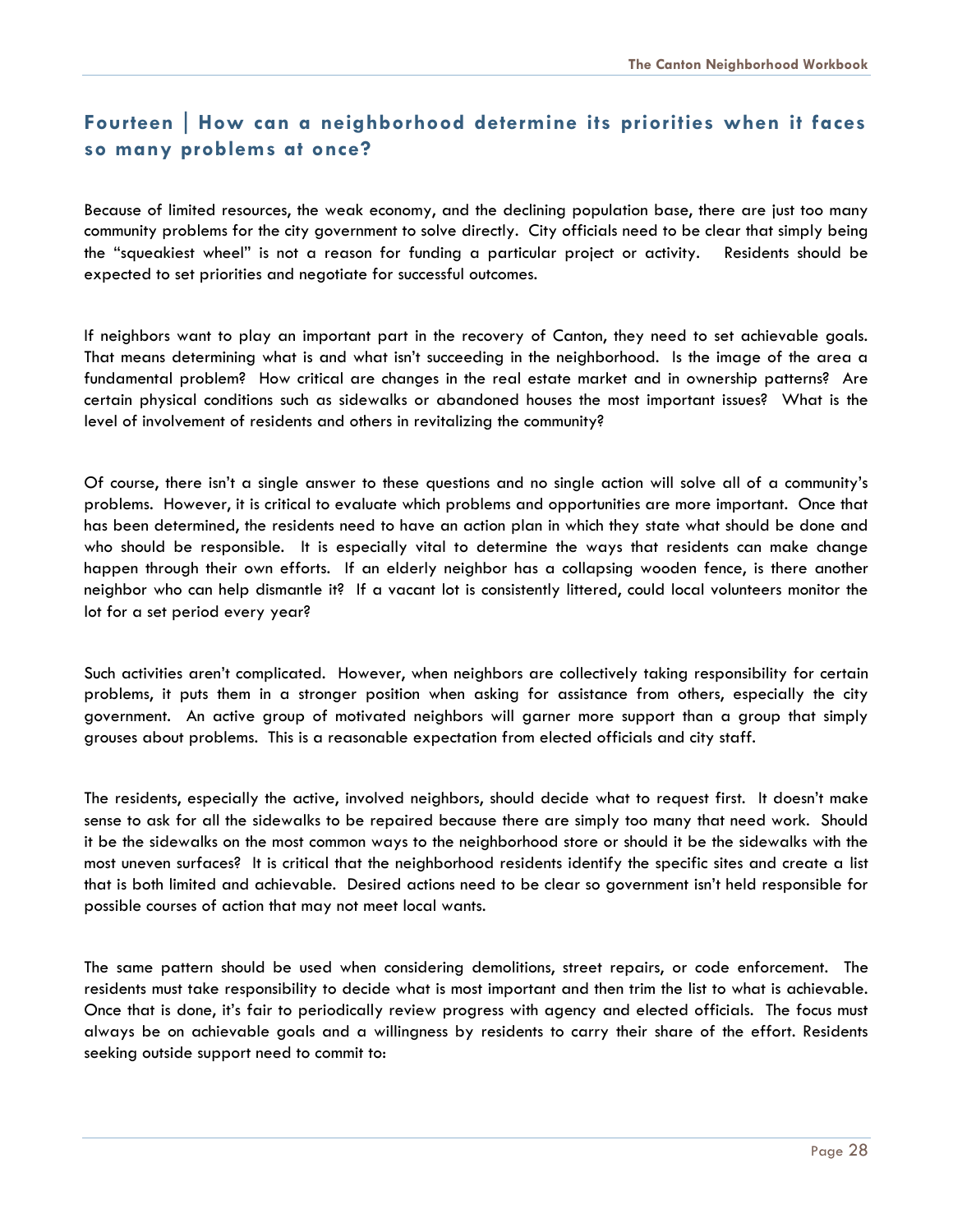- $M$  Meeting funding guidelines
- Recognizing political and fairness considerations
- Being transparent and open
- Seeking consensus among neighbors
- **V** Negotiating partner responsibilities
- Demonstrating leveraged impact of actions
- Showing the links to realistic neighborhood outcomes
- Being timely and accountable
- Establishing clear next steps
- Creating a sustainable positive result
- Serving a larger mission in renewing Canton
- Bringing new resources to the neighborhoods

Not all of these will happen in every successful instance. Of course, all priority actions should meet all funding guidelines, be responsive to reasonable political concerns and fairness considerations, and be open and transparent. Rules should be followed, issues of balance and political realities should be dealt with, and every decision should be done fairly, openly, and with efforts to avoid favoritism. These are basic to any community work, but beyond that, there needs to be an evaluation of each of the other nine considerations when putting a plan together.

**TO THE RESIDENTS: HAVE YOUR NEIGHBORS AND YOUR ELECTED OFFICIALS DISCUSSED REASONABLE, ACHIEVABLE PRIORITIES? IS THERE A PROCESS IN PLACE TO NEGOTIATE FOR IMPROVEMENTS AND TO CREATE BENCHMARKS TO MAKE SURE THAT WORK IS PROCEEDING AS AGREED? ARE THE NEIGHBORS KEEPING UP WITH THEIR PART OF THE BARGAIN BY BUILDING ON THE WORK DONE BY THE PARTNERS? IF YOU DON'T SET PRIORITIES AND MEET YOUR PART, OTHER PLACES WITH CLEAR PLANS AND GOOD FOLLOW-THROUGH WILL COME FIRST.**

**TO THE CITY LEADERS, CITY STAFF, AND FUNDERS: ARE YOU WILLING TO GIVE EXTRA ATTENTION AND RESOURCES TO THOSE NEIGHBORHOODS THAT SET REALISTIC PRIORITIES? DO YOU ACCEPT THAT THIS NEGOTIATION IS TOUGH BECAUSE THERE WILL ALWAYS BE ANOTHER PLACE WITH SERIOUS PROBLEMS? DOES FUNDING HAVE TO BE TIED TO NEED OR CAN IT BE LINKED TO EFFECTIVE OUTCOMES? THE QUESTIONS SOUND SELF-EVIDENT, BUT THE PRACTICE ISN'T SO OBVIOUS.**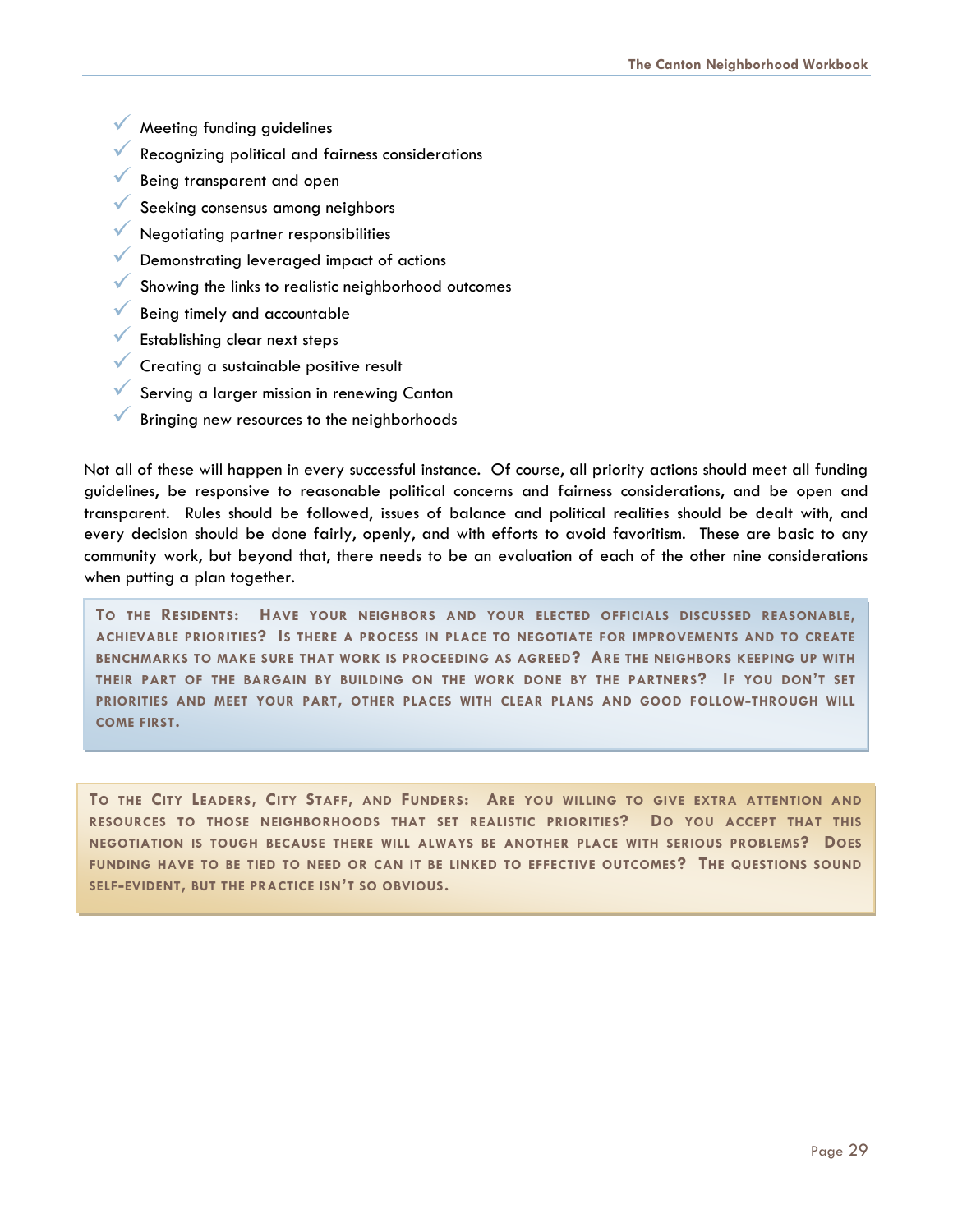# **DISCUSSION**

#### **A perspective on Successful Community Change**

Even if the city government, the funders, and the nonprofits had much greater resources, conditions would be much the same. There is no free lunch; if any neighborhood wants to be part of the renewal process, the residents need to be informed, involved, and responsible. Of course, not every resident has the time or the inclination, but if no one accepts the neighborhood's share of the change, then no amount of change will make a difference.

Therefore, as organizations and individuals commit to the recovery of Canton, there are certain basic common sense concepts that should be part of instituting any workplan or funding any local endeavor. Some of these concepts are as follows:

- $\checkmark$  Effective investments build on the strengths in the neighborhoods.
- $\checkmark$  Residents need to commit to their role in order for others to commit to theirs.
- $\checkmark$  Direct involvement of residents leads to sustainable change.
- $\checkmark$  Subsidies are tools for change and are not the goal of change.
- The best investments are those that make long-term economic sense.
- $\checkmark$  Many small activities usually produce more impact that one large action.
- Resident pride is a powerful force for stability and greater housing equity.
- People tire of just criticizing and want to work together for a shared and positive outcome, so listen to the proactive voices, not just the complaints.

As residents, you need to decide if you are willing to convene your neighbors around these principles. The principles don't deal with what others haven't done or what hasn't worked in the past. Instead, the principles focus on the future. Taking this positive approach can sometimes be very hard to do, but it's the best approach to neighborhood recovery. You must act for results to happen.

As city leaders, you need to ask yourselves if you agree with these principles. If so, can you build into council meetings, time to celebrate neighborhoods or can you make this approach part of the grant process? If the neighbors are willing to step back from complaint-driven shifting of responsibility, are you willing to reward them with more tools for positive change? And can the city government do this with the current staffing? Canton has no city planner and no real city plan. Canton has a staff that works hard just to fulfill the requirements of the various funding sources and laws. Where is the person that can facilitate the type of actions recommended in this workbook? Committing to change without investing in the plans and personnel to succeed is simply avoiding the whole issue. Canton is on the edge of recovery, but that won't happen in the current format. Action is required.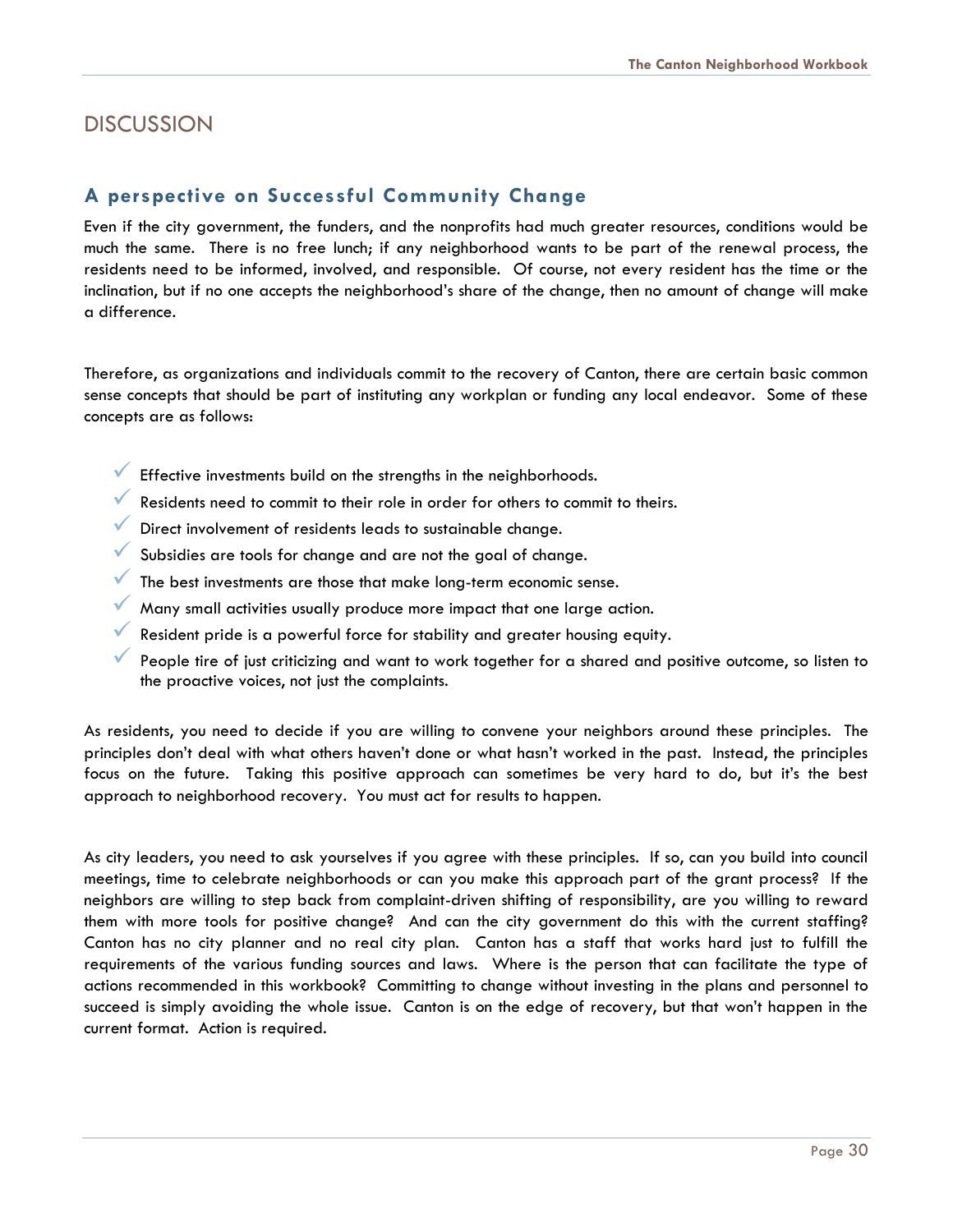As funders, you need to determine your roles in building the civic culture of Canton. The neighborhoods haven't only lost population or wealth; they have also lost social fabric. It is the interconnections and relationships that make urban life viable. Without resident engagement or neighbor-to-neighbor communication, Canton's neighborhoods will decline. Communities work only if people work together and over the long run people will do this only if there is a payoff. In this case the payoff is a thriving, prideful neighborhood. How you target your grants, your support for leadership training, and your investment in outreach initiatives will determine if this critical outcome can be achieved. Again, the response must be action.

Canton is beginning a second hundred years of dynamic change. This process will not succeed if attention is only given to addressing problems; there are too many problems and the costs of managing all of them are too high unless there is broad, proactive buy-in. This kind of broad-based community involvement is the real basis for success and it's been discussed repeatedly in this workbook and in the various neighborhood plans. It's up to everyone to decide whether or not to take this approach to community change. If there is agreement on the process, Canton can surely achieve its second miracle.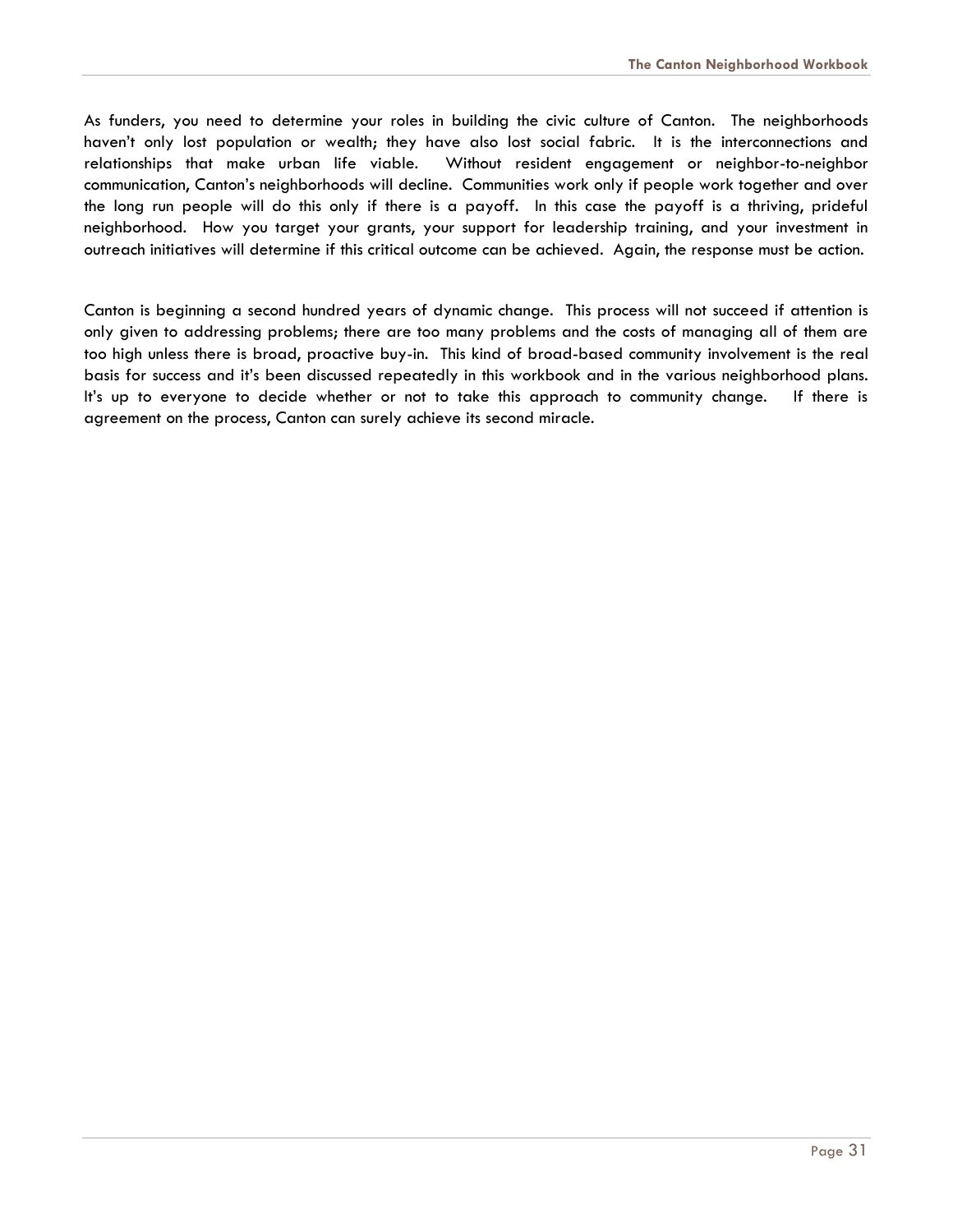#### APPENDIX

# **Selecting Community Projects for Neighborhood Change**

There are many possible community projects that are used in neighborhoods nationally that could be used in Canton. This list concentrates on only four themes: image, market, physical conditions, and neighborhood management. The list isn't exhaustive; it only illustrates possible options once a neighborhood is clear about what it wants to do and what resources are available.

### **Creating a More Positive Neighborhood Image**

#### **1. Neighborhood Identity Efforts and Promotion**

- Selecting a neighborhood name and/or slogan
- Clarifying neighborhood boundaries and identities
- $\checkmark$  Creating an oral or written history of the neighborhood
- Developing a neighborhood logo or brochure
- Facilitating a neighborhood newsletter or communication system

#### **2. Neighborhood Pride-Building Activities**

- $\checkmark$  Clean-up campaigns
- $\sqrt{\phantom{a}}$  Neighborhood or block festivals
- **V** Potluck dinners and neighborhood social events
- Yard beautification and landscaping
- K Neighborhood banners and entry signs
- Billboard campaigns

#### **3. Exterior Enhancements and Positive Standard Setting**

- $\checkmark$  Self-help initiatives for exterior improvements
- Paint grants or volunteer paint/repair programs
- Landscaping incentive loans or purchasing cooperatives
- Coordinated block projects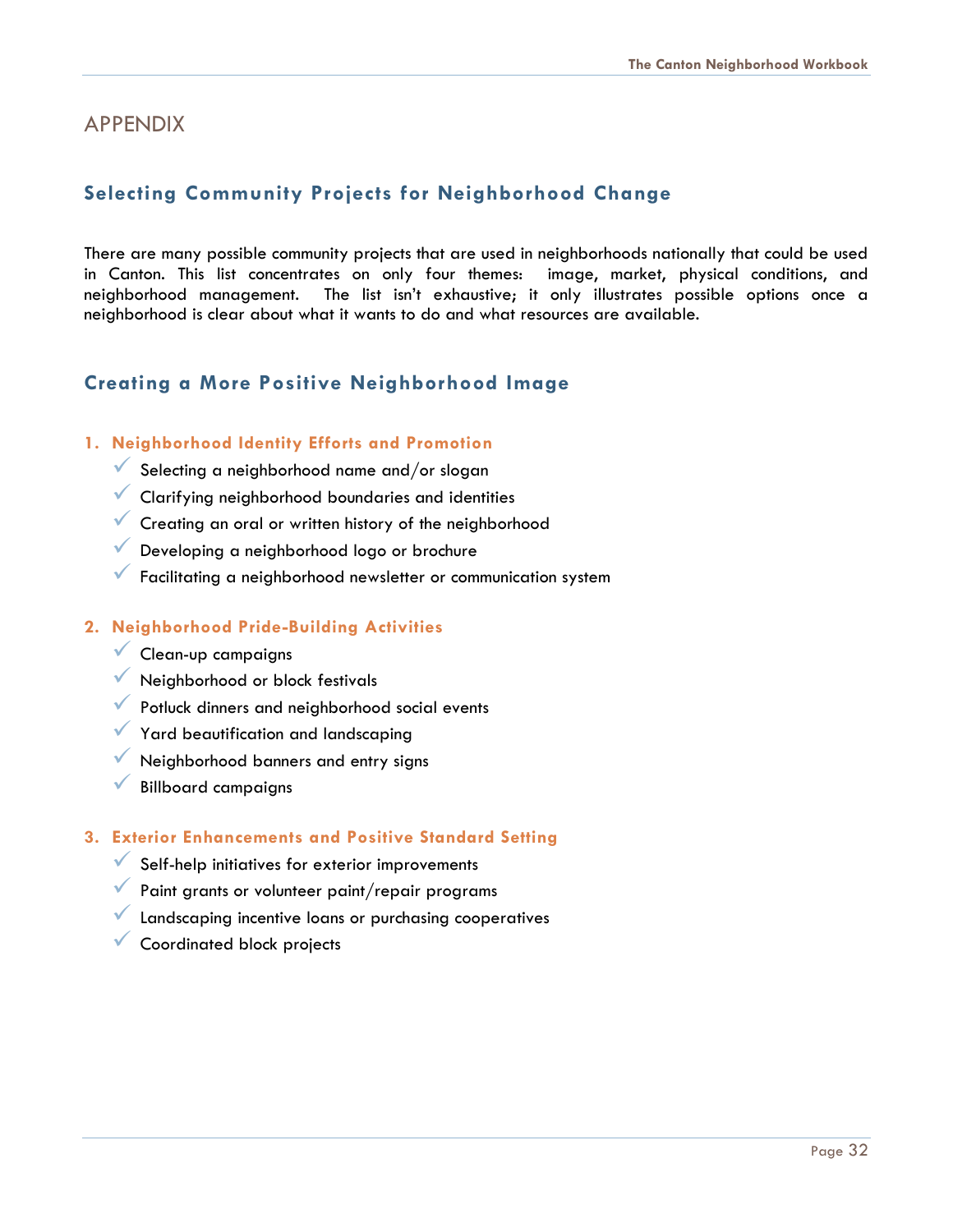# **Re-establishing a Healthy Real Estate Market**

#### **1. Market Analysis**

- $\checkmark$  Inventory of the local real estate market
- $\checkmark$  Surveys and interviews with real estate professionals, buyers, and lenders
- Reports on market trends through neighborhood stories

#### **2. Promotion of Positive Real Estate Activity**

- $\checkmark$  Open houses jointly with local agents and neighbors
- $\checkmark$  Neighborhood-sponsored workshops with real estate agents
- $\sqrt{\ }$  Referral of qualified buyers to cooperating agents
- "Bring-a-Buyer" program for open houses

#### **3. Market Intervention Activities**

- Direct problem property clean-up and marketing
- Targeted marketing of selected properties, especially high quality houses
- $\checkmark$  Great tenant referral program for conversion to homeownership
- $\blacklozenge$  Homebuyer welcoming initiatives

#### **Improving the Physical Environment**

#### **1. Clean-ups and Community Improvements**

- **Property owner co-ops for sidewalk and driveway repairs**
- $\sqrt{\ }$  Rake up, fix up, paint up programs
- **V** Provision of a dumpster
- $\checkmark$  Installation of yard and porch lights
- $\checkmark$  Neighbor-with-neighbor problem solving on drainage, overgrowth, etc.

#### **2. Public Space Treatments**

- $\checkmark$  Improvement of existing median strips, parks, and open space
- $\checkmark$  Upgrading of public buildings, such as libraries, schools, senior centers
- $\checkmark$  Creation of flower gardens at gateways

#### **3. Promotion of Small Scale Home Improvements**

- Share-a-Tool (e.g., ladders, power washers, etc.)
- Volunteer assistance to the elderly and disabled
- $\checkmark$  Cooperative efforts on high impact projects on individual properties
- Contractor referral